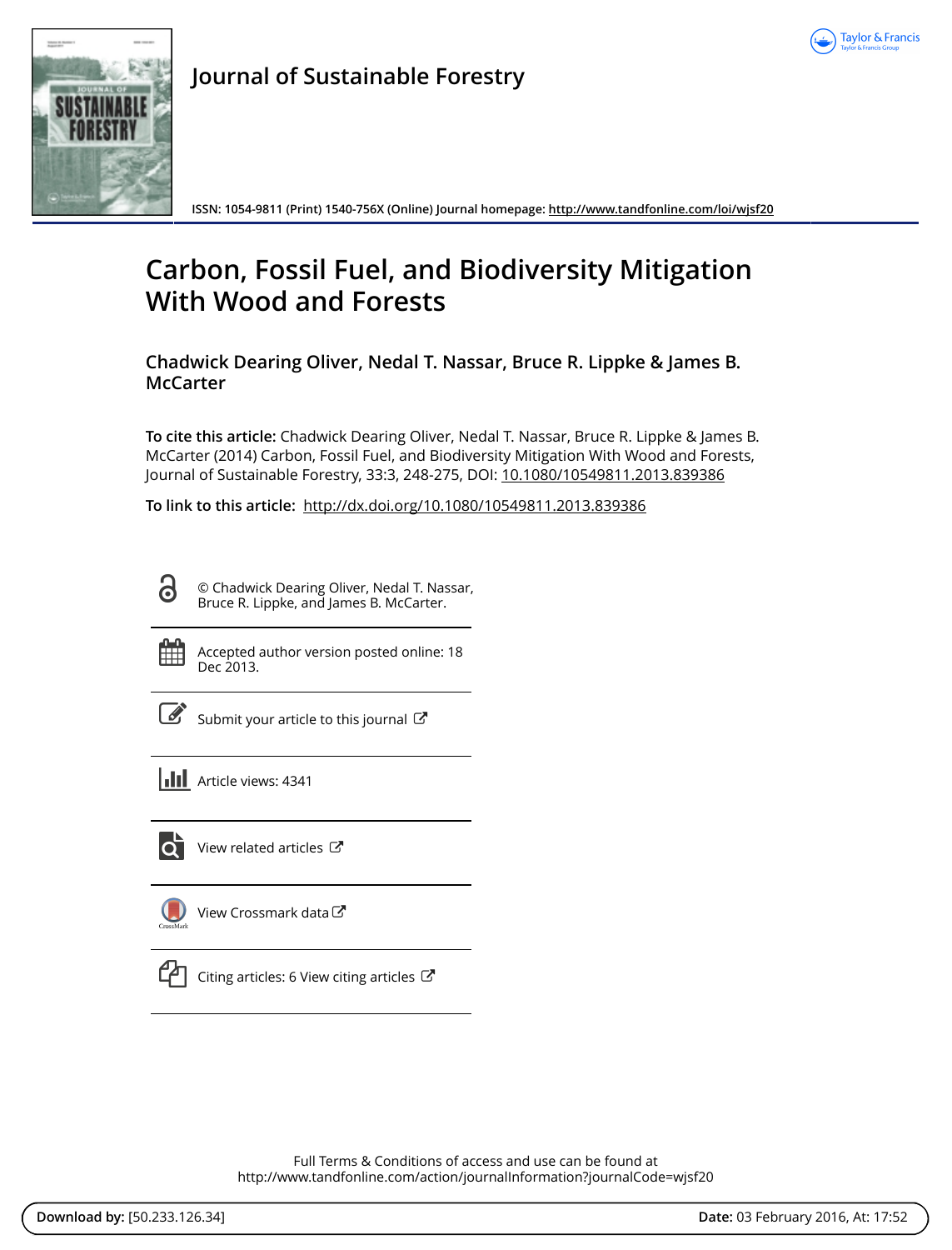<span id="page-1-0"></span>

## **Carbon, Fossil Fuel, and Biodiversity Mitigation With Wood and Forests**

CHADWICK DEARING OLIVER<sup>[1](#page-1-0)</sup>, NEDAL T. NASSAR<sup>1</sup>, BRUCE R. LIPPKE<sup>[2](#page-1-0)</sup>, and JAMES B. McCARTER<sup>2</sup>

<sup>1</sup>*School of Forestry and Environmental Studies, Yale University, New Haven, Connecticut, USA* <sup>2</sup>*College of the Environment, University of Washington, Seattle, Washington, USA*

*Life-cycle analyses, energy analyses, and a range of utilization efficiencies were developed to determine the carbon dioxide*  $(CO_2)$ *and fossil fuel (FF) saved by various solid wood products, wood energy, and unharvested forests. Some products proved very efficient in CO2 and FF savings, while others did not. Not considering forest regrowth after harvest or burning if not harvested, efficient products save much more CO2 than the standing forest; but wood used only for energy generally saves slightly less. Avoided emissions (using wood in place of steel and concrete) contributes the most to CO2 and FF savings compared to the product and wood energy contributions. Burning parts of the harvested logs that are* not used for products creates an additional CO<sub>2</sub> and FF savings. Using wood substitutes could save 14 to 31% of global CO<sub>2</sub> emis*sions and 12 to 19% of global FF consumption by using 34 to 100% of the world's sustainable wood growth. Maximizing forest CO2 sequestration may not be compatible with biodiversity. More CO2 can be sequestered synergistically in the products or wood energy and landscape together than in the unharvested landscape. Harvesting sustainably at an optimum stand age will sequester more carbon in the combined products, wood energy, and forest than harvesting sustainably at other ages.*

*KEYWORDS carbon sequestration, wood products, biodiversity, fossil fuel, global forest growth, sustainable forest management*

<sup>©</sup> Chadwick Dearing Oliver, Nedal T. Nassar, Bruce R. Lippke, and James B. McCarter Address correspondence to Chadwick Dearing Oliver, School of Forestry and Environmental Studies, Yale University, 223 Kroon Hall, 195 Prospect Street, New Haven, CT 06511, USA. E-mail: [chad.oliver@yale.edu](mailto:chad.oliver@yale.edu)

Color versions of one or more of the figures in the article can be found online at www. tandfonline.com/wjsf.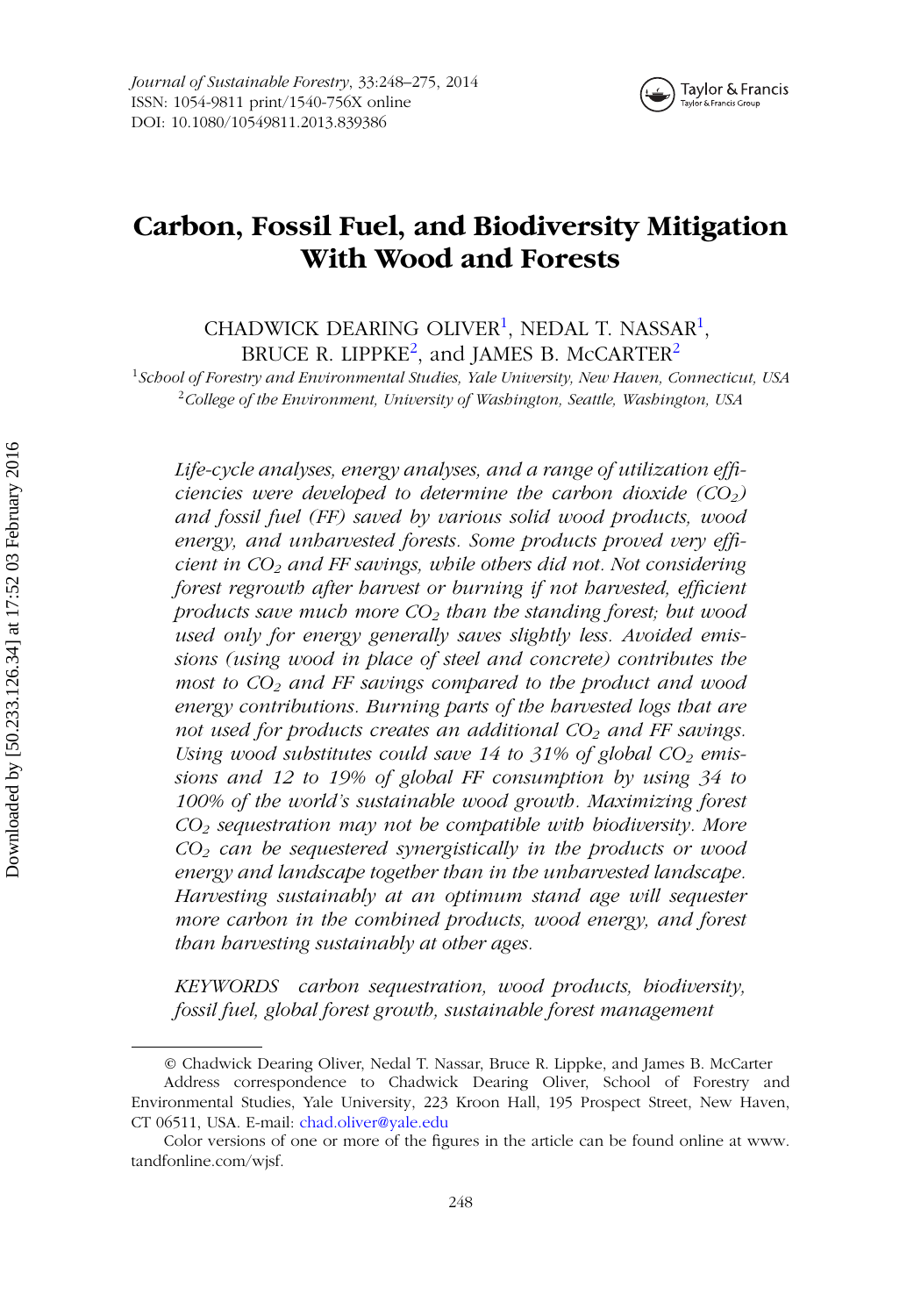## INTRODUCTION

Two different forest conservation approaches are being proposed that are each intended to sequester greenhouse gases and to protect forest biodiversity. Greenhouse gases in this article are measured in carbon dioxide  $(CO<sub>2</sub>)$  equivalents; "CO<sub>2</sub>" refers to CO<sub>2</sub>, methane, and nitrous oxide as well as carbon in fossil fuel (FF), solid wood products, and forests that could become  $CO<sub>2</sub>$ . One approach is to minimize harvest and thus store  $CO<sub>2</sub>$  in the forest and protect biodiversity through forest preservation. The other approach is to use solid wood products and wood energy that avoid  $CO<sub>2</sub>$  emissions from substitute materials and to maintain biodiversity through active management.

The infrastructure of buildings, bridges, and other constructions is expected to triple worldwide with demographic and economic changes by 2050 (Seto, Güneralp, & Hutyra, [2012\)](#page-28-0). Much past construction has been from steel, concrete, and brick; however, wood construction innovations (mgb Architecture + Design, [2012\)](#page-26-0) may avoid much of the  $CO<sub>2</sub>$  release and FF consumption associated with these other products [\(Figure 1\)](#page-3-0). As FF prices rise, wood will increasingly be in demand as a low-energy building material and as energy through direct wood combustion. There is disagreement over whether this increased wood use is complementary or counterproductive to reducing  $CO<sub>2</sub>$  emissions and protecting biodiversity.

This article examines  $CO<sub>2</sub>$  and FF savings and biodiversity protection through both harvesting and*/*or not harvesting the forest with four studies:

- 1. comparing CO2 and FF savings from harvested products and*/*or wood energy and the standing forest;
- 2. determining whether either enough harvestable wood or enough needed construction exists for wood use to have a globally meaningful impact on CO2 and*/*or FF savings;
- 3. determining the relation of forest harvest or preservation to biodiversity and forest  $CO<sub>2</sub>$  savings;
- 4. examining the long-term  $CO<sub>2</sub>$  savings from wood harvest and use versus not harvesting the forest.

Both forest sequestration of  $CO<sub>2</sub>$  and active use of wood have had considerable analyses (Perez-Garcia, Lippke, Comnick, & Manriquez, [2005b;](#page-27-0) Fargione, Hill, Tilman, Polasky, & Hawthorne, [2008;](#page-24-0) Hennigar, MacLean, & Amos-Binks, [2008;](#page-25-0) Searchinger et al., [2009;](#page-28-1) Ryan et al., [2010;](#page-28-2) Lippke et al., [2011;](#page-26-1) Malmsheimer et al., [2011;](#page-26-2) Ashton, Tyrrell, Spalding, & Gentry, [2012\)](#page-23-0).

Wood can potentially avoid emitting  $CO<sub>2</sub>$  from FF to the atmosphere by several pathways: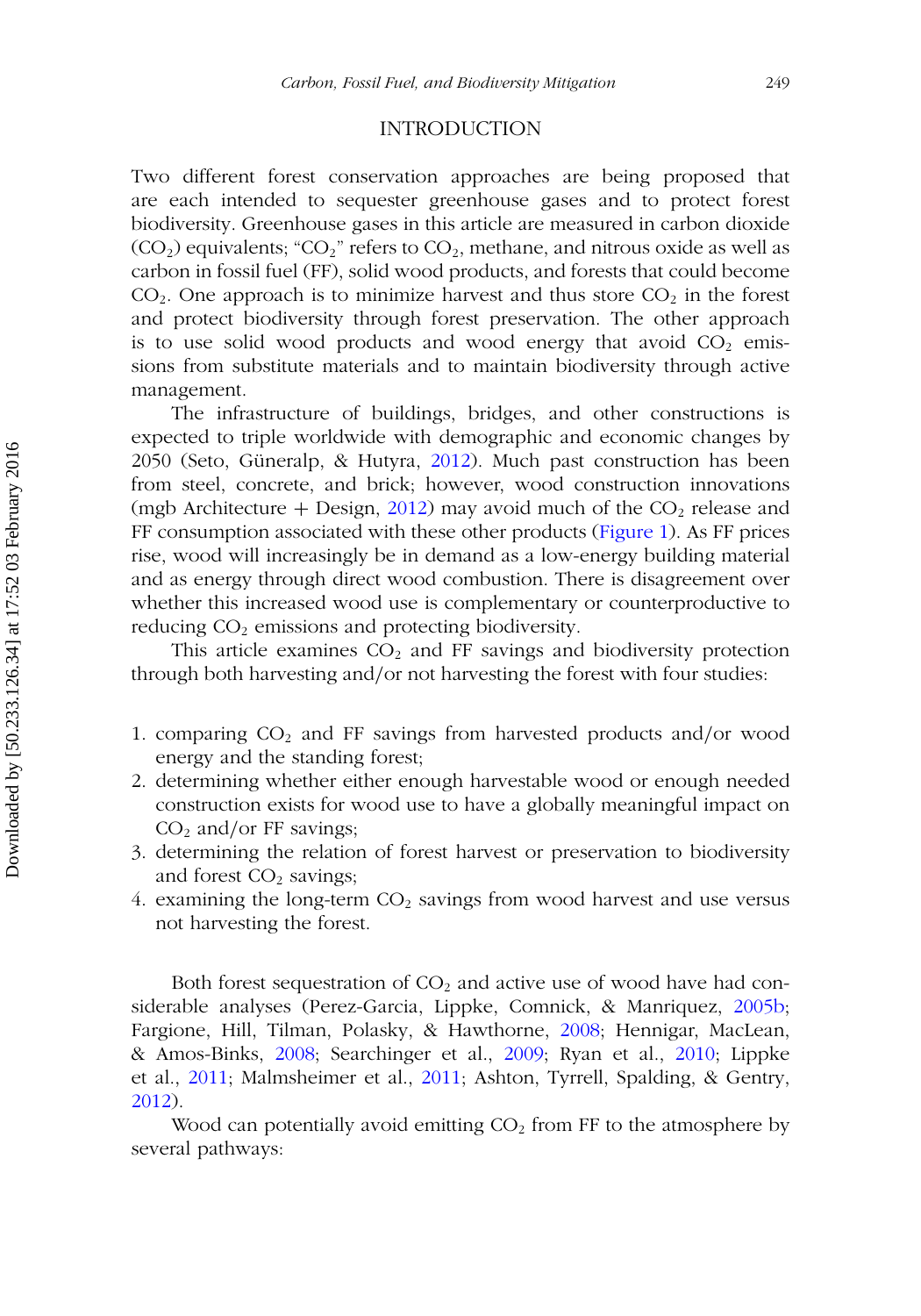<span id="page-3-0"></span>

**FIGURE 1** Innovative wood construction designs can replace much steel and concrete: (a) high-load wood bridge, Quebec, Canada; (b) Stadthaus—Murray Grove Tower, London, United Kingdom; (c) aircraft hanger in Montreal, Canada; (d) design of 20-story wood building, Vancouver, British Columbia, Canada. ((a) and (c) construction by Nordic Engineered Wood, Chantiers Chibougamau, LLC, Quebec; photo courtesy of Jean-Marc Dubois. (b) designed by Waugh Thistleton Architects, London; photo courtesy of Will Pryce, London. (d) of designed building, MGA, Michael Green Architecture, Brooklyn, New York, and Vancouver, British Columbia.)

- forest pathway (FP): sequestering  $CO<sub>2</sub>$  in the standing forest;
- storage pathway (SP): storing wood in the products so it does not rot or burn and produce  $CO<sub>2</sub>$ ;
- energy pathway (EP): displacing  $CO_2$  produced by burning FF with  $CO_2$ produced by burning energy;
- avoidance pathway (AP): substituting wood for steel, concrete, and other products that use more energy in their manufacture, thus consuming less FF and emitting less  $CO<sub>2</sub>$ ;
- landfill pathway (LP): storing waste wood in landfills where it either does not decompose or decomposes and emits methane and other greenhouse gases.

Wood can also save FF by the avoidance and energy pathways.

Each pathway has uncertainties that could sway analyses for or against any forest preservation or wood use scenario. For example, recovered wood from demolished buildings could be put into landfills where methane could be emitted or it could be reused as solid products or wood fuel that save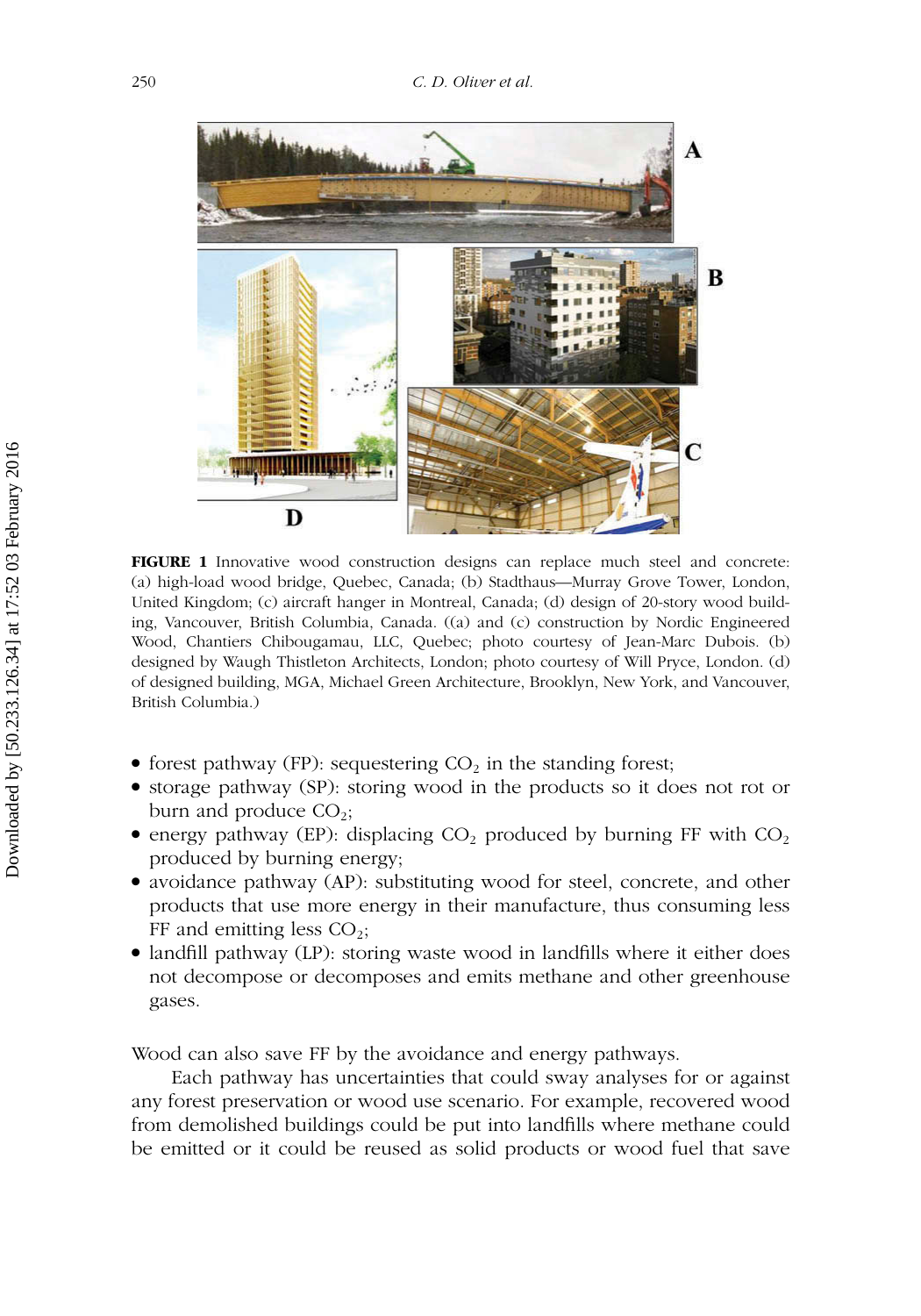$CO<sub>2</sub>$ . This study assumes "reasonable conditions" occur; that is, the forests, wood use, and waste disposal are treated in conscientious ways that avoid extremely negative consequences. In addition, this study examines a range of wood use efficiencies to determine the potential range of  $CO<sub>2</sub>$  and FF savings.

Harmon, Ferrell, and Franklin [\(1990\),](#page-25-1) Krankina and Harmon [\(1994\),](#page-25-2) Harmon and Marks [\(2002\),](#page-25-3) Kristin and Raymer [\(2006\),](#page-25-4) Seidl, Rammer, Jäger, Currie, and Lexer [\(2007\),](#page-28-3) Seidl, Rammer, Lasch, Badeck, and Lexer [\(2008\),](#page-28-4) and Nunery and Keeton  $(2010)$  found more  $CO<sub>2</sub>$  was saved by limiting wood harvest and storing carbon in the forest; however, many of these studies did not include the avoidance pathway. Other analyses have found more  $CO<sub>2</sub>$ was saved by utilizing solid wood products (Oliver, Kershaw, & Hinckley, [1991;](#page-27-1) Kershaw, Oliver, & Hinckley, [1993;](#page-25-5) Kauppi et al., [2001;](#page-25-6) Perez-Garcia et al., [2005b;](#page-27-0) Petersen & Solberg, [2002;](#page-27-2) Hennigar et al., [2008\)](#page-25-0).

Wood has been reported to save  $CO<sub>2</sub>$  when used as a fuel (Manley & Richardson, [1995;](#page-26-4) Hoogwijk et al., [2003;](#page-25-7) Seidl et al., [2007;](#page-28-3) Seidl et al., [2008\)](#page-28-4). However, others claim that harvesting wood for fuel is not an immediate  $CO<sub>2</sub>$  savings, and whether it contributes to fossil fuel savings depends on the waiting period before carbon is re-sequestered by the growing forest (O'Laughlin, [2010\)](#page-27-3).

Equally important, will either forest preservation or wood use have meaningful enough global  $CO<sub>2</sub>$  and FF savings to justify promoting any policies? There are 3.9 billion ha of forest  $(3.9 \times 10^9)$  in the world (United Nations-Food and Agriculture Organization [UN-FAO], [2007\)](#page-28-5). Luyssaert et al. [\(2007\)](#page-26-5) estimated that 8.4 billion (milliard) tonnes of aboveground woody biomass are produced each year as net primary production, or 21 billion m<sup>3</sup>/yr. Haberl et al. [\(2007\)](#page-25-8) estimated that approximately 1 billion tonnes of forest carbon are harvested annually, equivalent to 5.2 billion m3*/*yr. Schulze, Korner, Law, Haberl, and Luyssaert [\(2012\)](#page-28-6) estimated that more than doubling the estimated forest harvest would be needed to reduce FF energy consumption by 20%, presuming the wood is used for energy production (energy pathway). By contrast, FAOSTAT [\(2012\)](#page-24-1) reported that the world is harvesting 3.4 billion m<sup>3</sup>/yr (3.4  $\times$  10<sup>9</sup>) of wood, of which 32% was used for construction, 15% for pulp*/*paper, and 53% for fuelwood. Most of this fuelwood is burned very inefficiently at present.

Using the FAOSTAT [\(2012\)](#page-24-1) estimate, the world is harvesting an average of 0.9 m3*/*ha. Much of the world's forests grow faster than this average harvest. Carle and Holmgren [\(2008\)](#page-24-2) have found that planted forests occupy only 7% of the world's forest area, but grow 41% of the amount of wood globally harvested by the estimate of FAOSTAT [\(2012\).](#page-24-1) It is highly likely that the world could harvest much more wood and still harvest sustainably (Oliver, [2001\)](#page-27-4)—that is, harvest no more than is growing.

Schulze et al. [\(2012\)](#page-28-6) are concerned that harvesting more of the world's forest growth could adversely affect ecosystems. A common assumption is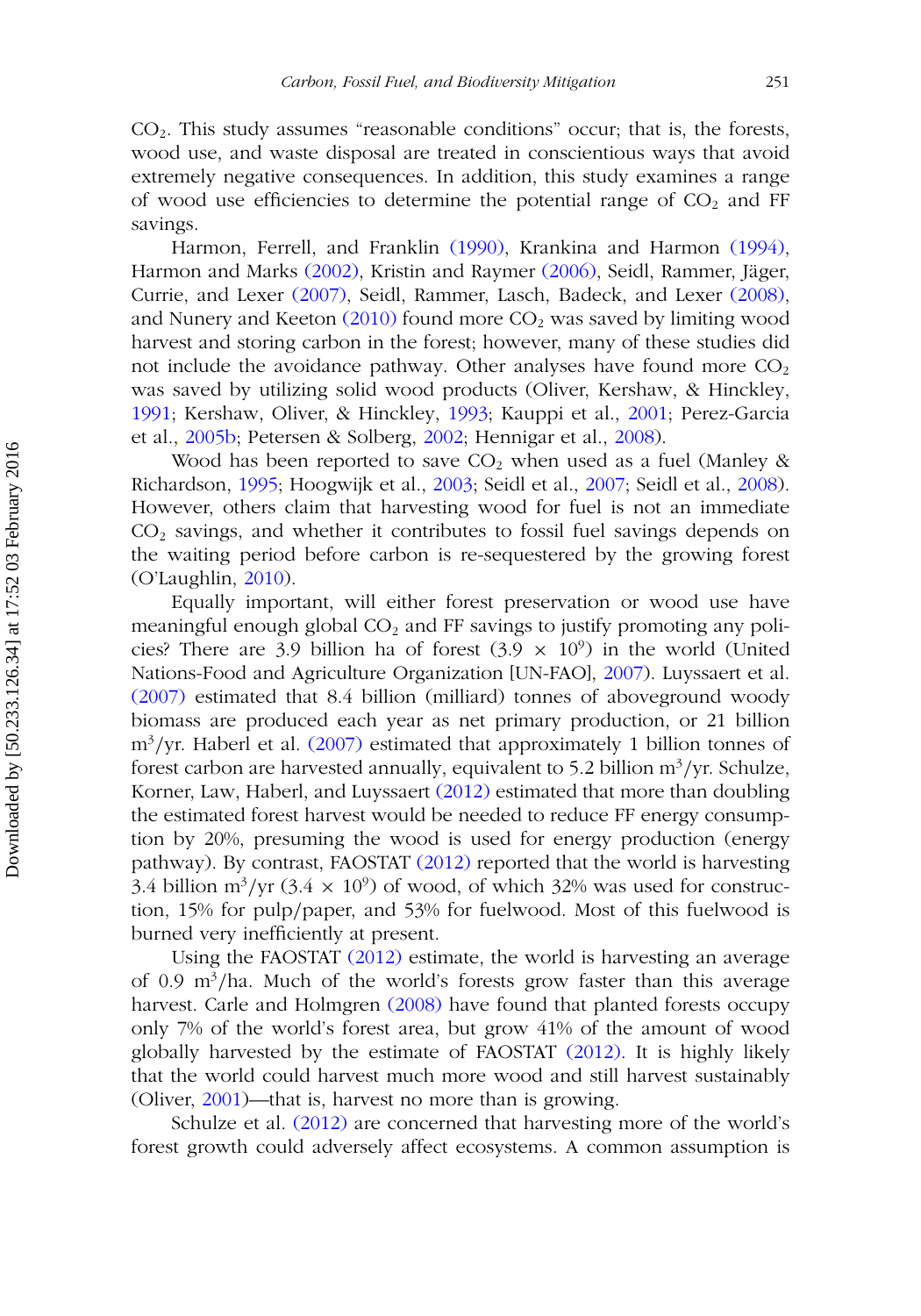<span id="page-5-0"></span>

**FIGURE 2** Forest landscapes naturally contain a dynamic diversity of stand structures: (a) as individual stands grow (solid lines) and are disturbed (dashed lines); (b) different species depend on each structure, with more species generally depending on the savanna, open, and complex structures than the dense and understory.

that greater  $CO<sub>2</sub>$  savings and greater biodiversity will result from avoiding forest harvest (Grainger et al., [2009;](#page-25-9) Paoli et al., [2010\)](#page-27-5). Biodiversity is being promoted by establishing reserved forests, where forest harvest is prohibited. On the other hand, not all species live in old, closed forests that develop if a forest grows a long time without natural or human disturbances. Rather, forests have contained stands in a variety of structures for millennia [\(Figure 2\)](#page-5-0), and different species have evolved that depend on each structure (Oliver, [1992;](#page-27-6) Oliver & Larson, [1996\)](#page-27-7). The savanna, open, and complex structures support the most species; however, each structure supports different species, so all structures are necessary to avoid species extinctions.

At present, the world's current 3.9 billion ha of forests have been fragmented and reduced by much of the 1.6 billion ha of cropland (UN-FAO, [2010\)](#page-28-7) and by other human activities. Remaining forests in many parts of the world do not contain a balance of structures (Oliver & Deal, [2007;](#page-27-8) Han, Oliver, Ge, Guo, & Kou, [2012\)](#page-25-10). Consequently, species are endangered that require various structures that are regionally lacking (Oliver, [1992;](#page-27-6) Oliver & O'Hara, [2004\)](#page-27-9). The present fragmentation, reduction in forest area, and imbalance of structures may mean that it is prudent for active management to provide the diversity of structures (Oliver, [1992\)](#page-27-6) rather than anticipate that natural processes will return the diversity. In the process of this active management, some trees can be harvested and utilized. Seymour and Hunter [\(1999\)](#page-28-8) have proposed management in which part of each forest is set aside as reserves and others are actively managed to provide a diversity of structures and other values. Currently, 12.5% of the world's forest area is in such reserved areas (UN-FAO, [2000\)](#page-28-9).

Some structures probably sequester less  $CO<sub>2</sub>$  than others. Maintaining all structures within a forest to ensure biodiversity may necessitate providing structures that sequester relatively little carbon, and hence may not be completely compatible with sequestering the most  $CO<sub>2</sub>$  in a forest.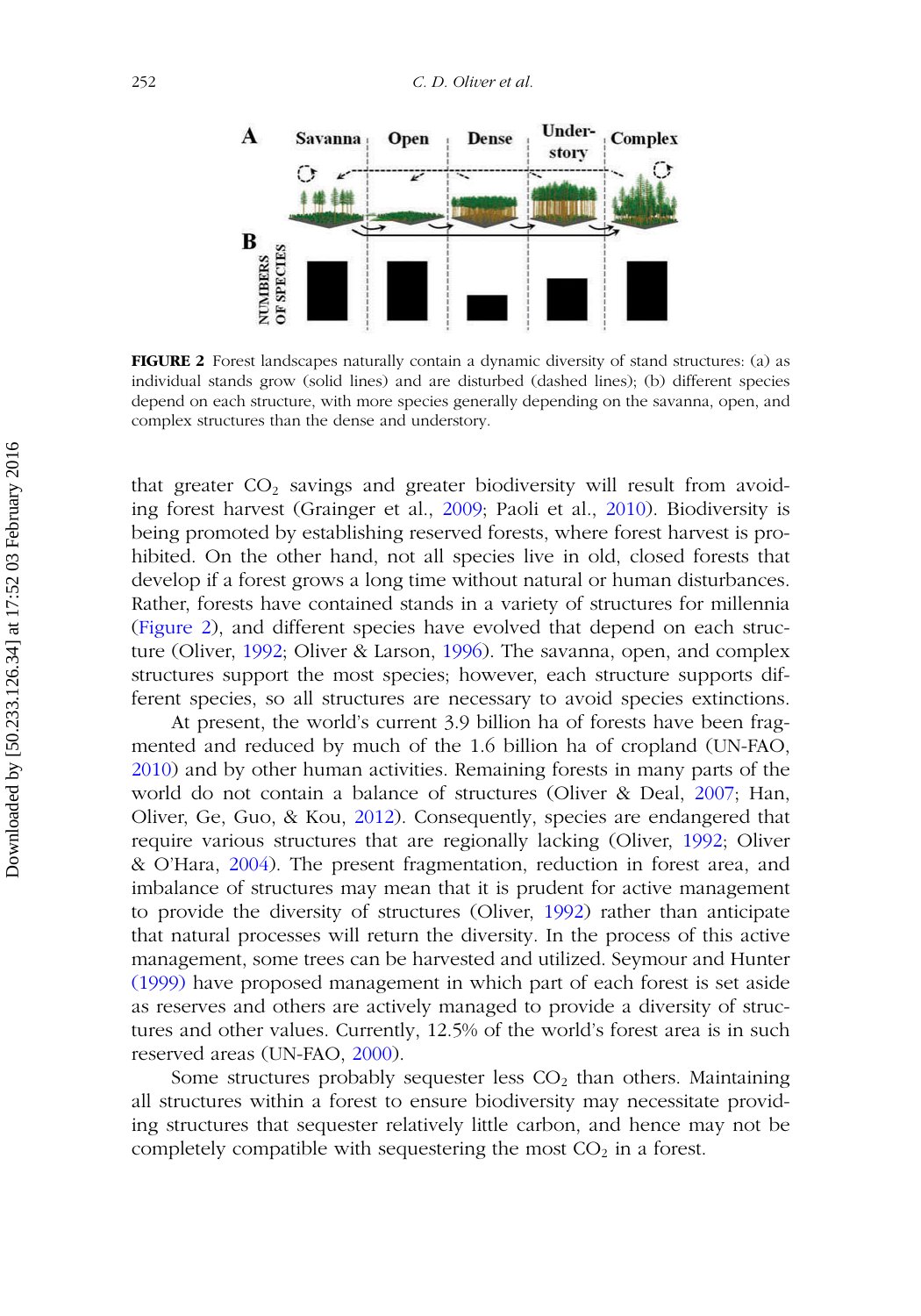Forests exist under a variety of climatic, edaphic, physiographic, and biotic factors (Toumey, [1928\)](#page-28-10). Some forests accumulate biomass and thus sequester  $CO<sub>2</sub>$  (Nunery & Keeton, [2010\)](#page-26-3); others are relatively stable (Harmon et al., [1990\)](#page-25-1); and others release  $CO<sub>2</sub>$  through disturbances (Oneil & Lippke, [2010\)](#page-27-10). Furthermore, a diversity of stand structures [\(Figure 2\)](#page-5-0) can reduce a forest's susceptibility to catastrophic fires that drastically reduce the amount of closed structures (dense, understory, and complex) and release much  $CO<sub>2</sub>$ . Both regions and forests of high fire susceptibility can be identified, and prudent silvicultural interventions can be taken to minimize the catastrophic fires.

Even in forests with a low danger of catastrophic fires, differences in the calculated forest carbon savings or loss from harvest is because different analyses address the impacts immediately after harvest (Marland & Schlamadinger, [1997;](#page-26-6) O'Laughlin, [2010\)](#page-27-3) or after forest regrowth (Perez-Garcia et al., [2005b;](#page-27-0) Fargione et al., [2008;](#page-24-0) Hennigar et al., [2008;](#page-25-0) Searchinger et al.,  $2009$ ). Some studies examine future opportunities to sequester more  $CO<sub>2</sub>$  in forests (forest pathway) and analyze the "opportunities lost" if the forest is harvested (Harmon et al., [1990;](#page-25-1) Nunery & Keeton, [2010\)](#page-26-3).

A "debt-then-dividend" consideration has been suggested (Searchinger et al., [2009\)](#page-28-1) where a harvested stand may first create a net decline in  $CO<sub>2</sub>$ savings, but create an even greater savings as it regrows. Others point out that forest carbon, as well as biodiversity and other values, needs to be examined across a landscape of many stands (Oliver, [1992;](#page-27-6) Perez-Garcia et al., [2005b;](#page-27-0) Ryan et al., [2010;](#page-28-2) Malmsheimer et al., [2011\)](#page-26-2). Individual stands fluctuate widely in  $CO<sub>2</sub>$  sequestered with harvest and regrowth, but these fluctuations are offset across the landscape (O'Laughlin, [2010;](#page-27-3) Ryan et al., [2010\)](#page-28-2) with other stands being harvested and regrowing at different times.

Analyses seeking to store CO<sub>2</sub> in products and/or wood energy sometimes assume that there will be no net loss of  $CO<sub>2</sub>$  from the forest if it is harvested sustainably (Malmsheimer et al., [2011\)](#page-26-2). On the other hand, the amount of  $CO<sub>2</sub>$  saved sustainably in the combined products, wood energy, and forest may vary with harvest age as the mean annual increment changes.

Policymakers are receiving mixed signals of whether to promote  $CO<sub>2</sub>$ savings in the forest, wood products, or wood energy. Forest certification (Cashore, Auld, & Newsom, [2004\)](#page-24-3) and various carbon credits (Cairns & Lasserre, [2006\)](#page-24-4) and REDD+ (Corbera, Schroeder, & Springate-Baginski, [2011\)](#page-24-5) encourage forest management to provide carbon sequestration and other values such as biodiversity in the forest. Other policies are being considered to harvest forests for  $CO<sub>2</sub>$  reductions and FF savings (Cubbage, Harou, & Sills, [2007;](#page-24-6) Richter et al., [2009\)](#page-27-11). The above issues need to be clarified before policies can be crafted that promote desired goals such as biodiversity protection, CO2 sequestration, and FF savings (Ruddell et al., [2007\)](#page-27-12).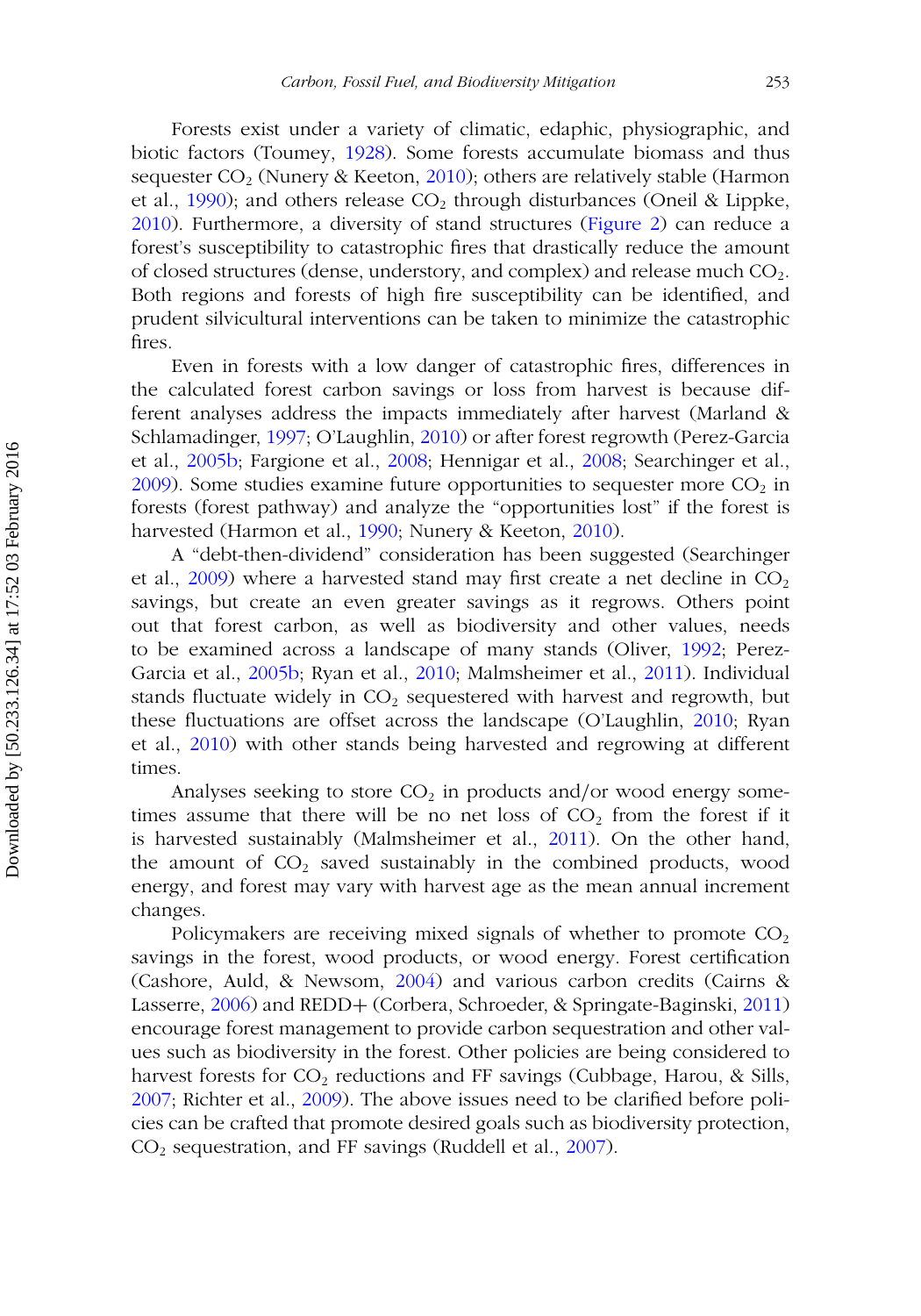## METHODS

## CO2 and FF Savings With Wood Products, Wood Energy, and Unharvested Forests

The National Research Council [\(1976\)](#page-26-7) compared FF savings by using wood alternatives to steel, concrete, brick, and aluminum building materials in the 1970s. Results found wood to be very favorable to all other materials in saving both  $CO<sub>2</sub>$  and FF (Oliver et al., [1991;](#page-27-1) Kershaw et al., [1993;](#page-25-5) Perez-Garcia, Oliver, & Lippke, [1997\)](#page-27-13).

The analyses were redone comparing wood with steel and concrete by the Consortium for Research on Renewable Industrial Materials (CORRIM; Lippke, Wilson, Perez-Garcia, Bowyer, & Meil, [2004\)](#page-26-8), a consortium of 17 research institutions. We further analyzed a range of paired wood*/*substitute (steel or concrete) wall and floor assemblies [\(Table 1\)](#page-7-0) that had been analyzed for their  $CO<sub>2</sub>$  and FF impacts throughout the life cycle in different parts of the United States (Lippke et al., [2004;](#page-26-8) CORRIM, [2005a\)](#page-24-7) using the Athena Environmental Impact Estimator (ATHENA Institute, [2004\)](#page-23-1) and life-cycle data from the National Renewable Energy Laboratory (NREL, [2009\)](#page-26-9).

For each wood and substitute product, we calculated total wood and fuelwood used by weight,  $CO<sub>2</sub>$  emitted, and FF consumed using a wood heating value of 13.9 MJ*/*kg (CORRIM, [2005b;](#page-24-8) Lippke, Wilson, Johnson, &

<span id="page-7-0"></span>

| Abbreviation                       | Symbol in figures | Explanation                                                                                                                                                                |
|------------------------------------|-------------------|----------------------------------------------------------------------------------------------------------------------------------------------------------------------------|
| BioDried Stud                      | WS                | Wood wall column (stud), dried using wood<br>energy                                                                                                                        |
| BioDryStud/BioDryPly/<br>BioDryPly | WS & PC           | WS and plywood on interior & exterior<br>(sheathing) dried using wood energy                                                                                               |
| Steel Stud                         | SS                | Steel wall column (stud) to functionally<br>replace WS                                                                                                                     |
| Concrete Block/Stucco              | CB & SC           | Concrete block wall with stucco exterior to<br>functionally replace WS & PLY & PLY                                                                                         |
| Dimension Joist                    | WВ                | Wood beams (joists) to support floor                                                                                                                                       |
| EWP I-Joist                        | WI                | Engineered wood product (EWP) to<br>functionally replace WB                                                                                                                |
| EWP/Ply                            | WI & PLY          | WI covered with plywood dried using wood<br>energy                                                                                                                         |
| Steel Joist                        | SB.               | Steel joist to functionally replace WB or WI                                                                                                                               |
| Concrete Slab                      | <b>CS</b>         | CS laid on ground to functionally replace<br>WI & PLY on ground floor                                                                                                      |
| Steel Joist/Concrete Slab          | SB & CS           | We "created" a raised concrete floor by<br>underpinning the ground concrete slab<br>with steel joists. (Probably more energy/<br>material is needed than calculated here.) |

**TABLE 1** Wood and Nonwood Building Components Analyzed for This Study (Lippke & Edmonds, [2006,](#page-26-10) 2009)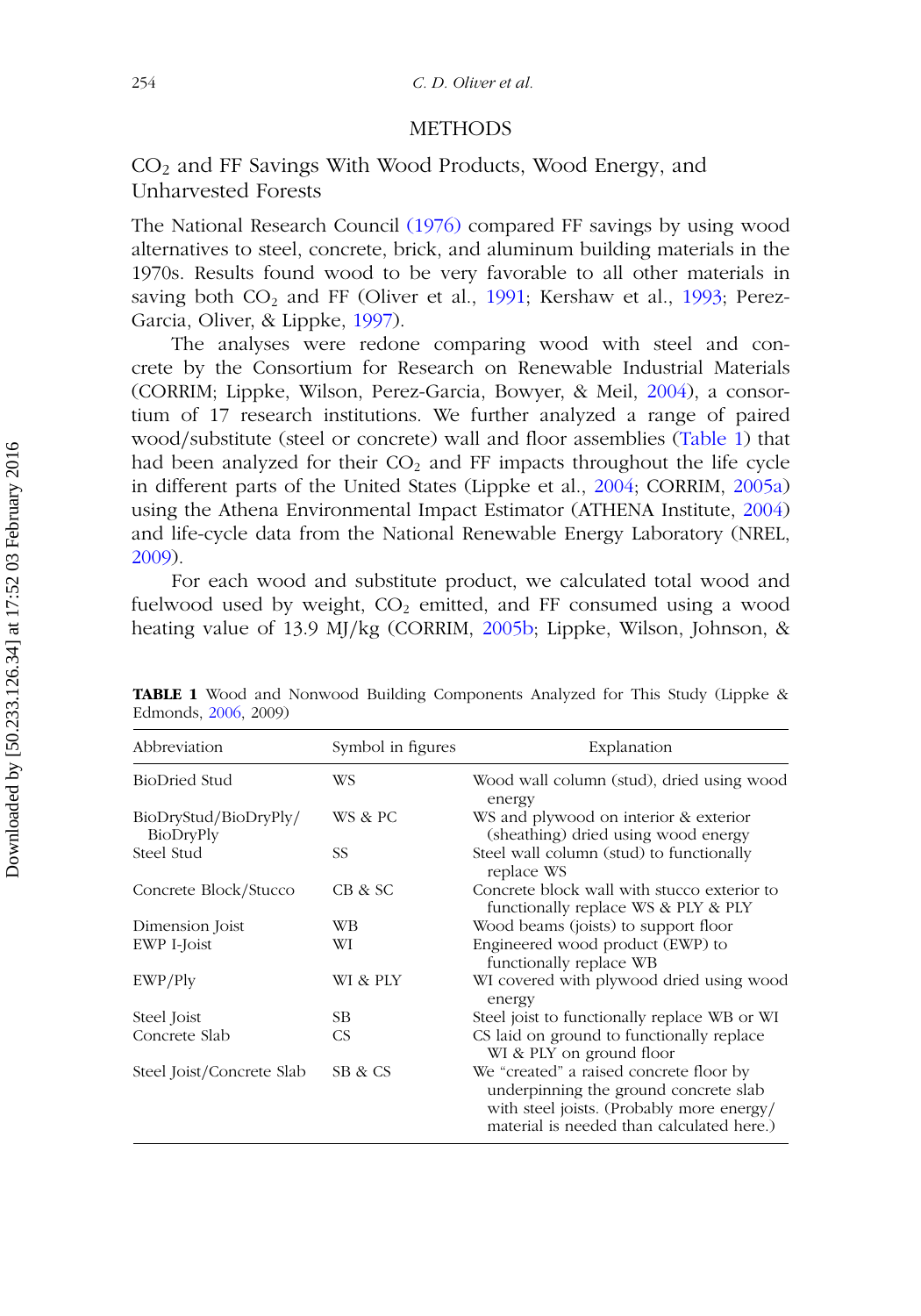Puettmann,  $2010a$ ). Values are reported on the basis of  $CO_2$ -equivalents using Global Warming Potential (GWP) for a 100-yr time horizon (Forster et al.,  $2007$ ). Wood products were assumed to be 50% carbon, and  $CO<sub>2</sub>$  was calculated at  $3.667$  kg  $CO<sub>2</sub>/kg$  carbon. This article assumed all nonwood energy in the life-cycle analyses would come from FF with a value of 0.08 kg CO<sub>2</sub>/MJ of energy based on CORRIM data; this value is consistent with the  $CO<sub>2</sub>$  emissions from burning FF analyzed for wood energy [\(Table 2\)](#page-8-0). The concrete slab analyzed by CORRIM was placed directly on the ground; however, this study virtually suspended the concrete slab onto steel joists in one analysis and compared wood to this suspended concrete and steel floor.

Net  $CO<sub>2</sub>$  changes were separated into storage, energy, and avoidance pathways. The FF  $CO<sub>2</sub>$  emissions generated during wood use were subtracted from the avoided emission generated by nonwood substitutes. FF changes were segregated into similar energy and avoidance pathways.

Building life spans and  $CO<sub>2</sub>$  and FF outputs for living (e.g., heating and cooling), repair, and demolition were very similar for buildings made from all products (Perez-Garcia et al., [2005a;](#page-27-14) Winistorfer, Chen, Lippke, & Stevens, [2005;](#page-28-11) Werner, Taverna, Hofer, & Richter, [2006;](#page-28-12) Lippke, Wilson, Meil, & Taylor, [2010b\)](#page-26-12), so "cradle to gate" life cycles of functionally equivalent

<span id="page-8-0"></span>

|                                                                                                     | Energy content (MJ/kg wood)                                                      |                                              |                                      |  |
|-----------------------------------------------------------------------------------------------------|----------------------------------------------------------------------------------|----------------------------------------------|--------------------------------------|--|
| Wood fuel                                                                                           | Technical<br>low <sup>d</sup>                                                    |                                              | Technical<br>highe                   |  |
| Wood energy content <sup>a</sup><br>Harvesting/processingb<br>Net energy yield of wood <sup>c</sup> | 13.9<br>$-3.78$<br>10.12                                                         |                                              | 20.9<br>$-6.24$<br>14.66             |  |
|                                                                                                     |                                                                                  | $CO2$ emissions intensity (kg $CO2$ -eq./MJ) |                                      |  |
| Fossil fuel type <sup>t</sup>                                                                       | Lower                                                                            | Average                                      | Upper <sup>k</sup>                   |  |
| Natural gas<br>Residual fuel oil <sup>g</sup><br>Ligniteh                                           | 0.05<br>0.08<br>0.09                                                             | 0.06<br>0.08<br>0.10                         | 0.06<br>0.08<br>0.12                 |  |
|                                                                                                     | Net CO <sub>2</sub> emission savings from substitution<br>$(kg CO2-eq./kg wood)$ |                                              |                                      |  |
| Wood fuel substituting<br>for:                                                                      | Technical<br>low/lower <sup>1</sup>                                              | Technical<br>average <sup>m</sup>            | Technical<br>high/upper <sup>n</sup> |  |
| Natural gas<br>Residual fuel oil<br>Lignite                                                         | 0.55<br>0.76<br>0.92                                                             | 0.70<br>0.97<br>1.31                         | 0.86<br>1.17<br>1.71                 |  |

TABLE 2 CO<sub>2</sub> and FF Data and Analysis for Wood Burned for Energy

*Note*. Superscripts a & b, see text;  $c = a - b$ ; i & k from Burnham et al. [\(2011\),](#page-24-10) see text;  $j = (i + k)/2$ ; l  $= c: d \times i$ ; n = c:e  $\times k$ ; m =  $(l + n)/2$ .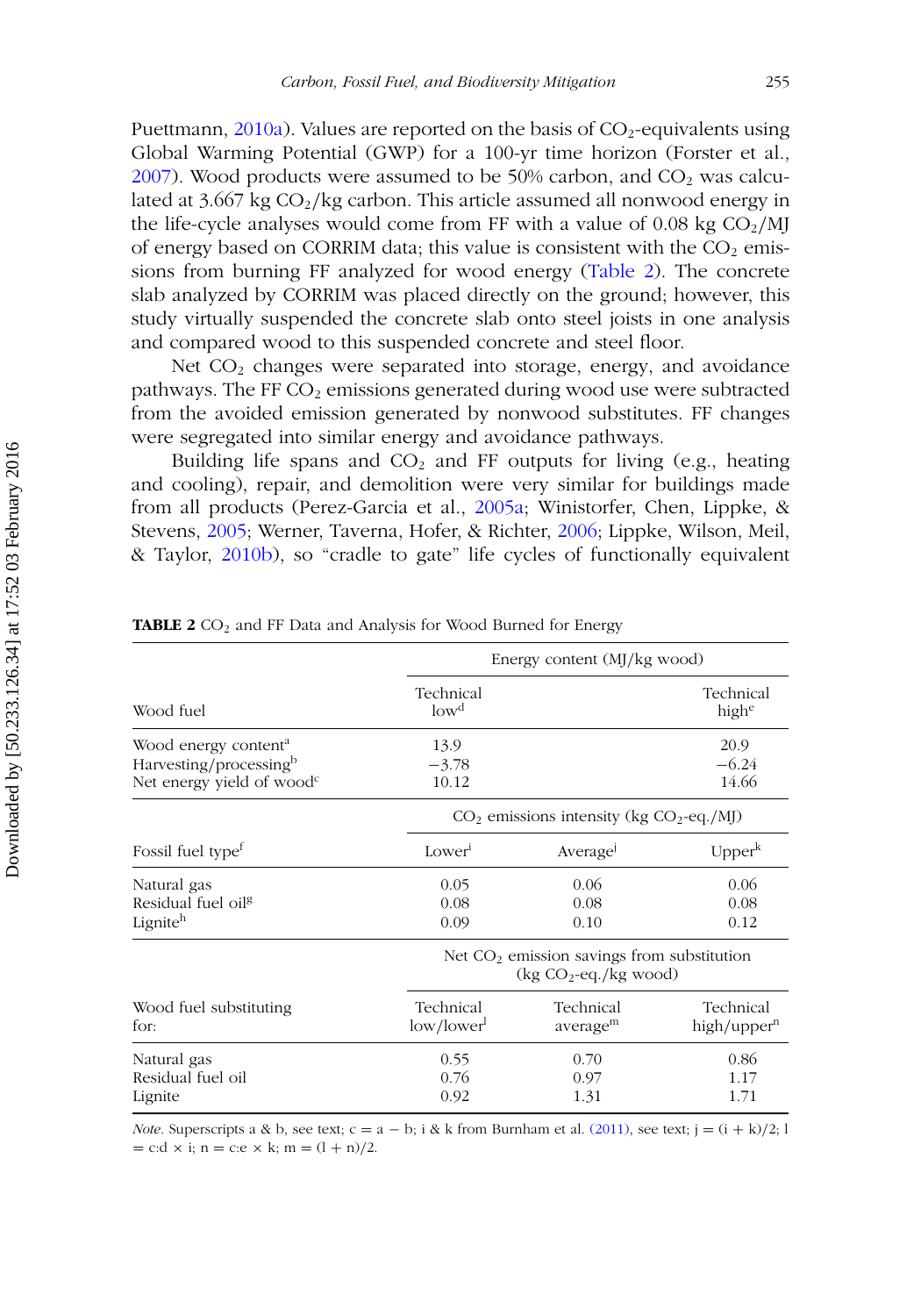wood, steel, and concrete products are compared here. Comprehensive lifecycle analyses have not been done for hardwoods and for cross-laminated timber (CLT) used in modern high-rises (mgb Architecture + Design, [2012\)](#page-26-0). CLT was assumed to have  $CO<sub>2</sub>$  and FF efficiencies similar to solid wood beams. Analyses of some products suggest hardwood results are similar to conifers (Bergman & Bowe, [2012\)](#page-23-2). This study assumed hardwoods could be used with the same range of efficiencies as the conifers studied.

We also analyzed  $CO<sub>2</sub>$  and FF savings for wood burned directly for energy instead of used in construction [\(Table 2\)](#page-8-0). Wood can be burned at a theoretical energy efficiency maximum of 28.2 MJ*/*kg of wood, and recent industrial and pellet stoves generate values up to 20.9 MJ*/*kg of wood (Lehtikangas, [2001\)](#page-26-13). The  $CO<sub>2</sub>$  saved by wood energy was compared with natural gas, residual fuel oil, and lignite (Intergovernmental Panel on Climate Change [IPCC],  $2006$ ; Burnham et al.,  $2011$ ). These  $CO<sub>2</sub>$  emission intensities were the  $CO_2$ -equivalent units using global warming potential values (Burnham et al., [2011\)](#page-24-10) for a 100-yr time horizon. Lignite was used to assess a wide range of  $CO<sub>2</sub>$  values, even though bituminous and anthracite coals are more commonly used.

Forest harvesting generally generates some logs that are "unmerchantable"—the wrong size, shape, or species to make into solid products [\(Figure 3\)](#page-10-0). The "merchantable" proportion of harvested logs varies with harvesting and processing technologies. In addition, only about 50% of the merchantable log is made into solid products when milled (Perez-Garcia et al., [2005b\)](#page-27-0), with the remainder becoming "scrap-wood" sawdust, slabs, and bark. Some of this scrap-wood can be burned for energy to make the product (energy pathway). This article assumes that all unmerchantable logs are removed from the woods. The solid wood product portion of merchantable logs was calculated for  $CO<sub>2</sub>$  and FF savings for the products in [Table 1.](#page-7-0) The scrap-wood used as product fuel was subtracted from the nonproduct half of the merchantable log weight, and the remaining scrap-wood and unmerchantable logs were assumed to be burned directly for energy as a FF substitute that also avoids  $CO<sub>2</sub>$  emissions [\(Table 2\)](#page-8-0). Both the high and low  $CO<sub>2</sub>$  emission intensity and FF energy values were calculated for the scrap-wood and unmerchantable logs burned directly for energy.

The instantaneous effect of harvest is to remove stem wood from the forest. Over time, dead foliage and branches rot, new foliage and trees grow, and the soil and other forest carbon pools adjust to changes (e.g., Laiho, Sanchez, Tiarks, Dougherty, & Trettin, [2003\)](#page-25-12). Other carbon pools are generally calculated as proportional to stem wood (Perez-Garcia et al., [2005b\)](#page-27-0); however, the adjustments of these pools is not rapid. For purposes of this study, total stem carbon is used as a better indicator of total forest carbon than total carbon calculated through proportions to stem wood. (For example, immediately after harvest, the dead or regrowing limb, root, and soil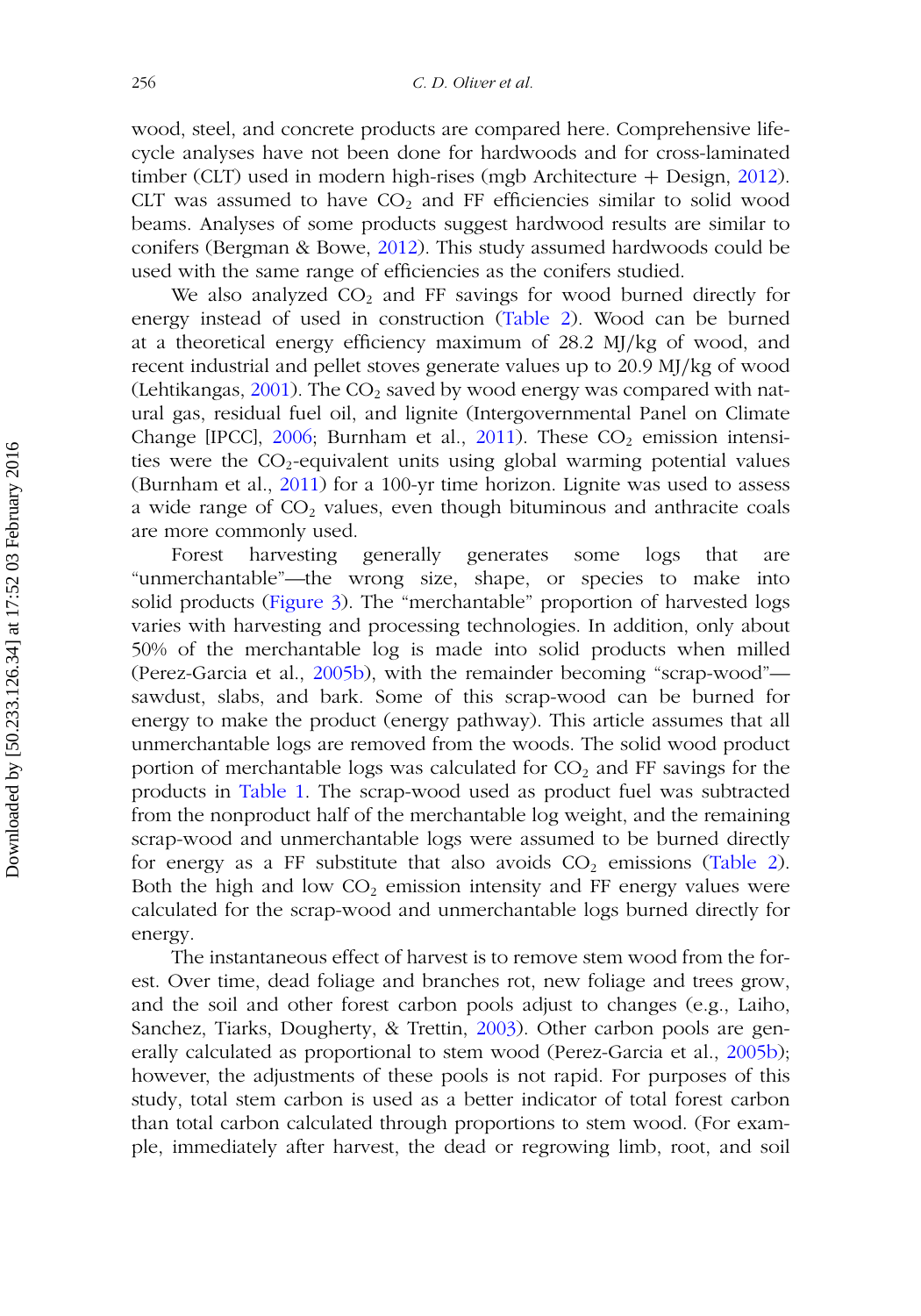<span id="page-10-0"></span>

**FIGURE 3** Distribution of harvested wood from logging and milling operations with stems used in different proportions of merchantable-to-unmerchantable logs by weight. Some wood from merchantable logs is made into products, and the rest becomes "scrap-wood" that is used for fuel. Some scrap-wood fuel is used to manufacture the product and other is simply a by-product. All unmerchantable logs become by-product fuels. Dashed lines show 70%:30% values used in subsequent analyses.

carbon do not immediately adjust to the very low amount of stem carbon remaining.)

## Global Availability of Wood and Potential Global Consumption

To determine if an increase in wood use could markedly change the world's CO2 emissions and*/*or FF consumption, it was necessary to determine both the impact of nonwood construction on global  $CO<sub>2</sub>$  and FF changes and how much wood could potentially be grown worldwide.

The world consumes approximately 0.41 quadrillion MJ/yr  $(4.1 \times 10^{14})$ of fossil fuel (2010 basis; Energy Information Administration [EIA], 2011). The energy consumed globally from producing steel, concrete, brick, and aluminum was calculated by multiplying the global annual production by the embedded energy of each product [\(Table 3\)](#page-11-0). These materials consumed 17% of the world's total FF energy, not including transportation and assembly in buildings. Only a portion of these materials are used in construction; so we conservatively identified 10% as the proportion of FF energy used for nonwood building materials that could be saved by using wood materials instead (avoidance pathway).

The potential global forest growth rate under nonintensive management was calculated from the literature to determine how much wood could be harvested sustainably in the world. The world's forest had been stratified into ecoregions and areas by the UN-FAO [\(2007\).](#page-28-5) We assessed forest growth rate for each ecoregion from the literature on forest growth of states, provinces,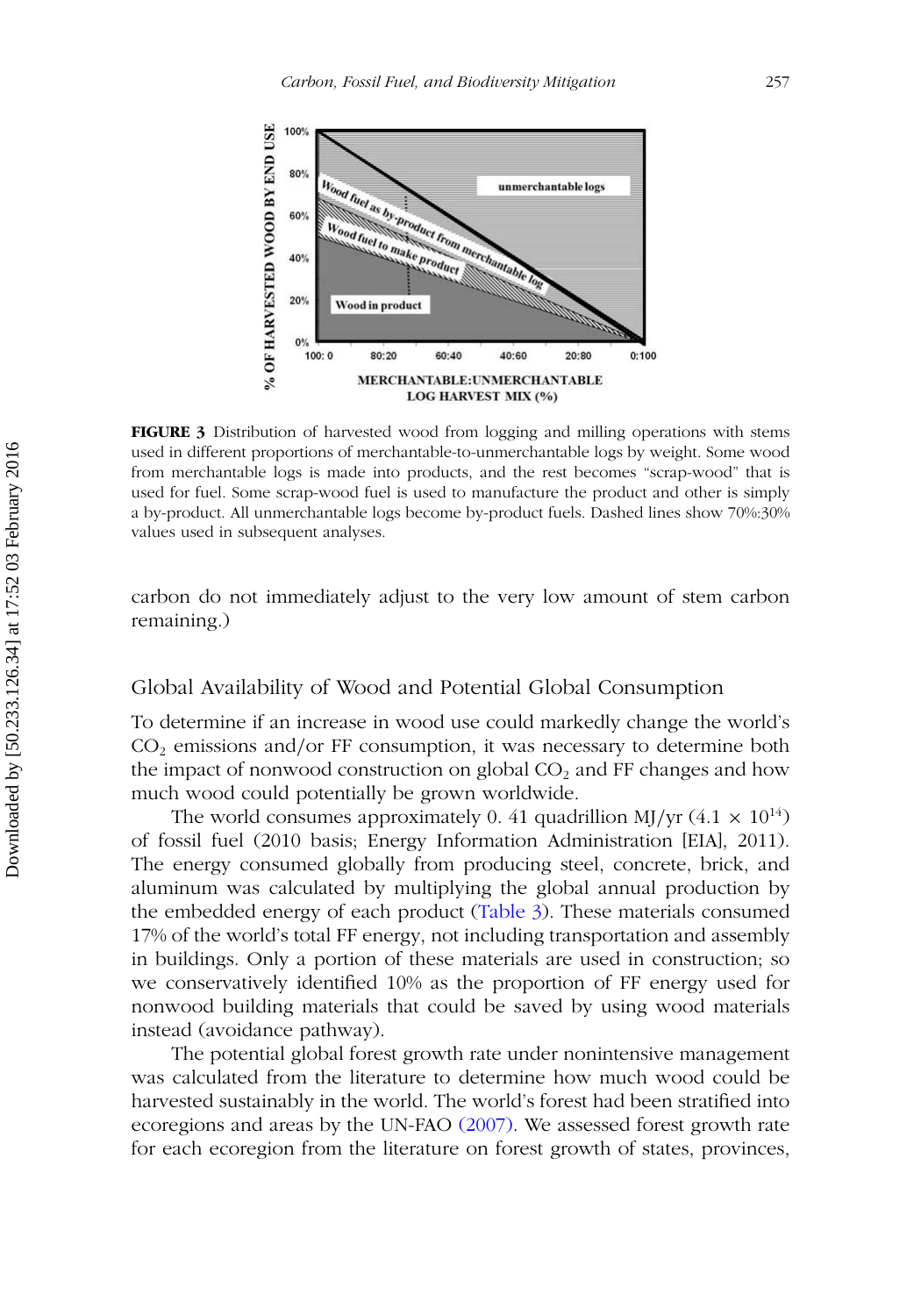<span id="page-11-0"></span>

| Construction<br>material | $2010$ global<br>production (kg) | Embedded energy<br>estimate $(MJ/kg)^c$     | Total FF energy<br>consumed $(MJ)^d$ | Percent of<br>global FF<br>consumed <sup>e</sup> |
|--------------------------|----------------------------------|---------------------------------------------|--------------------------------------|--------------------------------------------------|
| Steel                    | $1.4E + 12^a$                    | 25 (8.8 <sup>e</sup> to 48.4 <sup>f</sup> ) | $3.6E + 13$                          | 9%                                               |
| Concrete                 | $2.2E + 13a$                     | $1(0.5 \text{ to } 2.1)$                    | $2.2E + 13$                          | 5%                                               |
| Brick                    | $2.0E + 12^{b}$                  | $5(3 \text{ to } 8)$                        | $1.0E + 13$                          | $2\%$                                            |
| Aluminum                 | $4.1E + 10^a$                    | 100 $(24^e$ to 218 <sup>f</sup> )<br>Total  | $4.1E + 12$<br>$7.2E + 13$           | 1%<br>17%                                        |

**TABLE 3** Estimates of Global FF Energy Consumed by Various Nonwood Construction Products; Embedded Energy Shows Ranges

*Note*. Superscript a from (U.S. Geological Survey, [2011\)](#page-28-13); b from (EIA, 2011); c from (Hammond & Jones, [2008\)](#page-25-13); d from (Hammond & Jones, [2008;](#page-25-13) EIA, 2011);  $e =$  recycled;  $f =$  virgin.

or countries where they could be identified by ecoregion [\(Table 4;](#page-12-0) UN-ECE*/*FAO, [2000;](#page-28-14) Clark et al., [2001;](#page-24-11) Evans & Turnbull, [2004;](#page-24-12) Smith, Miles, Perry, & Pugh, [2009;](#page-28-15) Fredericksen, [2011;](#page-24-13) Fuwape, [2011\)](#page-24-14). Intensive plantation growth data were not used. Clark et al. [\(2001\)](#page-24-11) listed aboveground Net Primary Production (NPP) for some forests; stem growth was estimated as 70% of this NPP, based on (Gholz, [1982\)](#page-25-14). Conservative estimates were made where no data was available for an ecoregion, primarily in regions of very low productivity. The resulting estimate of 6.5 billion (milliard) tonnes of stemwood*/*year [\(Table 4\)](#page-12-0) is similar to the aboveground NPP estimate of 8.4 billion tonnes of aboveground woody biomass by Luyssaert et al. [\(2007\).](#page-26-5)

The range of  $CO<sub>2</sub>$  and FF that could be saved was determined by substituting various wood building materials for other materials [\(Table 1\)](#page-7-0) until either no more structures needed building or global wood growth was completely used. Merchantable logs were assumed to be 70% of the total harvested stem volume.

The analyses were streamlined by assuming "instantaneous" use of additional wood solely for wood construction or wood energy under current circumstances; thus, the added uncertainties of future changes in pulpwood use, total construction, accelerated forest growth, or lag times in increasing wood use were avoided.

## Stand Structures, Biodiversity, and  $CO<sub>2</sub>$  Sequestration

To determine the impact of different stand structures on forest  $CO<sub>2</sub>$ sequestration, two forest landscapes were examined:

● 32 stands constituting a part of Pack Forest (University of Washington), a productive, conifer forest (average site index of 31 m at 50 yr) of 284 ha in western Washington, USA; and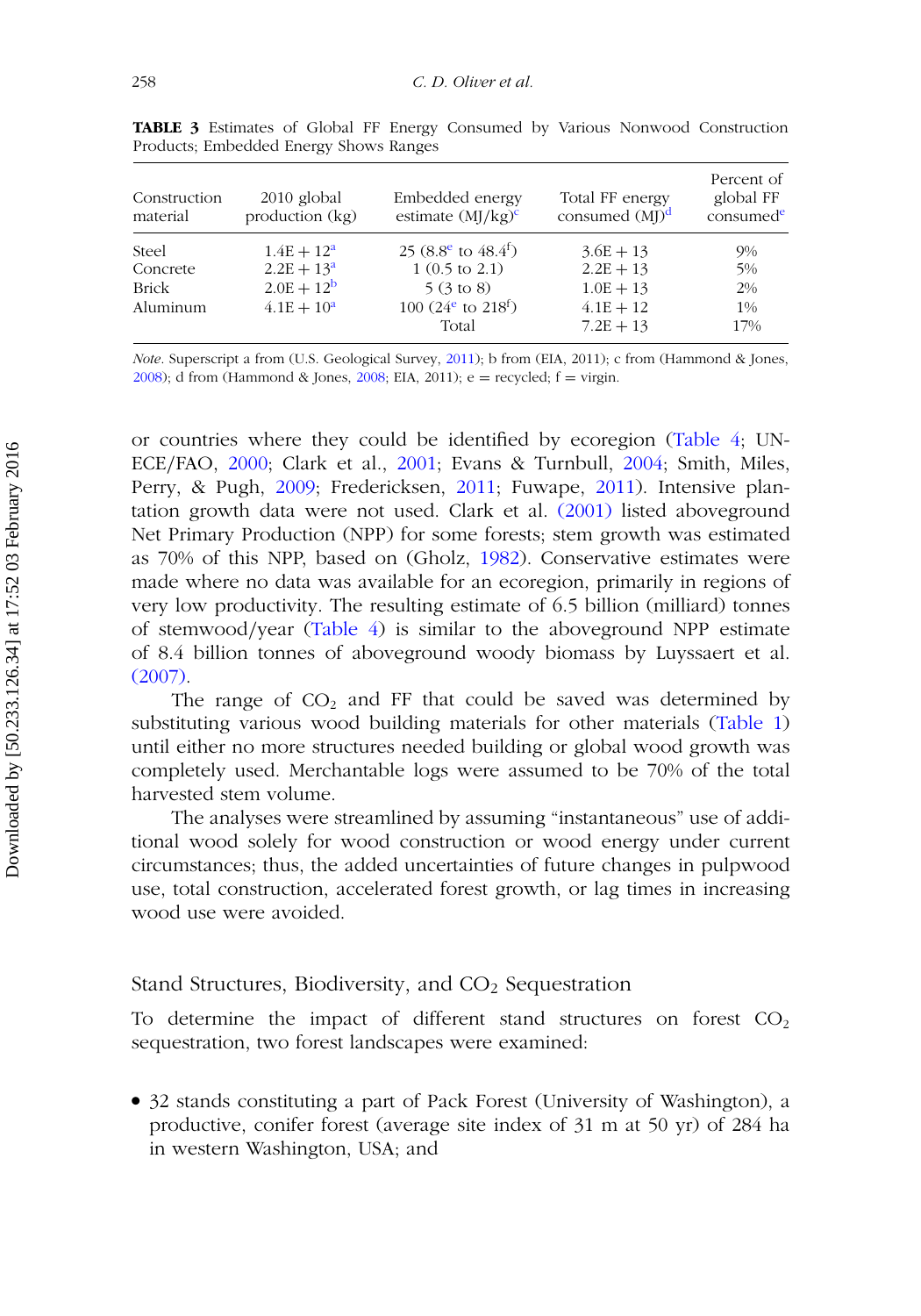Downloaded by [50.233.126.34] at 17:52 03 February 2016 Downloaded by [50.233.126.34] at 17:52 03 February 2016 TABLE 4 Potential Forest Wood Growth, Based on Literature Stratified by UN Ecoregions; Potential Growth Refers to Growth From Normally<br>Managed Forests (Excluding Intensive Plantations) **TABLE 4** Potential Forest Wood Growth, Based on Literature Stratified by UN Ecoregions; Potential Growth Refers to Growth From Normally Managed Forests (Excluding Intensive Plantations)

|                                                                       | Estimated average<br>potential timber<br>$\ensuremath{\mathsf{growth}}^\ensuremath{\mathsf{b}}$ | Forest<br>areac     | Potential global forest                   | growth                       |                                             |
|-----------------------------------------------------------------------|-------------------------------------------------------------------------------------------------|---------------------|-------------------------------------------|------------------------------|---------------------------------------------|
| Agriculture global ecoregions <sup>a</sup><br>United Nations Food and | $(m^3/ha/yr)$                                                                                   | $(10^6 \text{ ha})$ | Volume <sup>d</sup><br>$(10^6~{\rm m}^3)$ | $(10^9 \text{ kg})$<br>Masse | Sources                                     |
|                                                                       | ∞                                                                                               | 1,004               | 7,929                                     | 3,048                        | Clark et al., $2001$                        |
| Tropical rainforest<br>Tropical moist deciduous forest                |                                                                                                 | 355                 | 2,485                                     | 955                          | Clark et al., 2001; Evans & Turnbull, 2004  |
|                                                                       | ○                                                                                               | $\sqrt{46}$         | 282                                       | 109                          | Smith et al., 2009, UN-ECE/FAO, 2000        |
| Temperate oceanic<br>Tropical dry                                     | ≌                                                                                               | 430                 | 2,367                                     | 910                          | Clark et al., 2001; Evans & Turnbull, 2004; |
|                                                                       |                                                                                                 |                     |                                           |                              | Fredericksen. 2011                          |
| Subtropical mountain                                                  |                                                                                                 | $\Xi$               | 562                                       | 216                          | Smith et al., 2009                          |
| Subtropical humid                                                     |                                                                                                 |                     | 610                                       | 234                          | Smith et al., 2009                          |
| Iropical shrub                                                        |                                                                                                 | $rac{56}{71}$       | 219                                       | 84                           | Clark et al., 2001, Fuwape, 2011            |
| Temperate continental                                                 |                                                                                                 | 248                 | 718                                       |                              | Smith et al., 2009; UN-ECE/FAO, 2000        |
| Subtropical dry                                                       |                                                                                                 |                     |                                           | 276<br>57                    | JN-ECE/FAO, 2000                            |
| Temperate mountain                                                    |                                                                                                 | 55<br>580           | 487                                       |                              | Smith et al., 2009; UN-ECE/FAO, 2000        |
|                                                                       |                                                                                                 |                     | 870                                       | 187                          | UN-ECE/FAO, 2000                            |
| Boreal coniferous<br>Boreal mountain                                  |                                                                                                 | 329                 | 165                                       | 63                           | No data (estimated)                         |
| Tropical mountain                                                     |                                                                                                 |                     | $\frac{6}{5}$                             | $\overline{z}$               | No data (estimated)                         |
| Boreal tundra                                                         |                                                                                                 | 96                  | 48                                        | $\frac{8}{2}$                | No data (estimated)                         |
| Subtropical steppe                                                    |                                                                                                 | 48                  | 24                                        | ⌒                            | No data (estimated)                         |
| Temperate steppe                                                      |                                                                                                 | $\overline{31}$     | 15                                        | ≌                            | No data (estimated                          |
| Subtropical desert                                                    |                                                                                                 |                     |                                           |                              | No data (estimated)                         |
| Temperate desert                                                      |                                                                                                 |                     |                                           | $\sim$                       | No data (estimated)                         |
| Tropical desert                                                       |                                                                                                 |                     |                                           |                              | No data (estimated)                         |
| Polar                                                                 |                                                                                                 |                     |                                           |                              | No data (estimated)                         |
| Total                                                                 |                                                                                                 | 3,906               | 16,996                                    | 6,534                        |                                             |

<span id="page-12-0"></span> $200/3$ *Note*. Superscript a = UNFAO ecoregions (UN-FAO, [2007\)](#page-28-5); b = average forest growth from multiple sources; c = average area of each ecoregion (UN-FAO, [2007\)](#page-28-5); )<br>E ecoregion eacii<br>S 5 Ed<br>D ₹ erage ć Ď, ٦ iorest Srowin morritments eran<br>B ב Ķ, É Note. Superscript a = UNEAO ecoregion<br>d = b x c; e = d x 0.3844 kg/m<sup>3</sup>.  $d = b \times c$ ;  $e = d \times 0.3844$  kg/m<sup>3</sup>.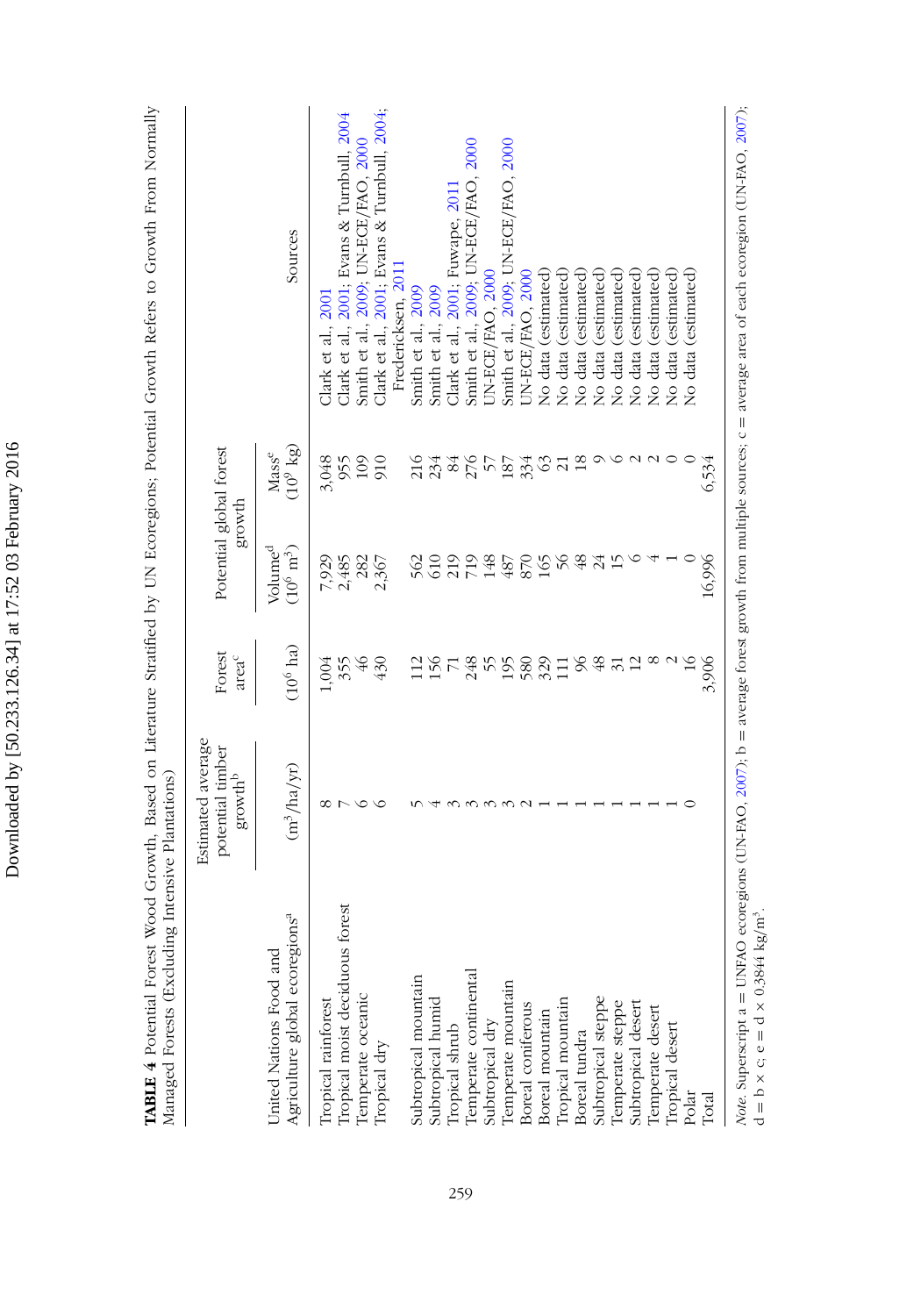● 64 stands constituting Bent Creek Experimental Forest (U.S. Forest Service), a moderately productive, predominantly mixed species hardwood forest (average site index of 24 m at 50 yr) of 2,474 ha in western North Carolina, USA.

Inventories of both forests were downloaded through the Landscape Management System platform (McCarter, [2013\)](#page-26-14), and the total tree stem standing volume and stand structure of each stand at time of inventory was determined using the Landscape Management System (Oliver, McCarter, Ceder, Nelson, & Comnick, [2009\)](#page-27-15). Standing volume was converted to kg CO2 sequestered*/*ha using wood densities of 418 kg*/*m3 for conifers and 500 kg/ $m^3$  for mixed hardwoods.

Forest CO2 Sequestration, Forest Growth, and Wood Use Interactions

Catastrophic forest fires immediately release  $CO<sub>2</sub>$  to the atmosphere and release more if the charred, dead stems burn again in subsequent fires. The energy released does not offset FF  $CO<sub>2</sub>$ , so there is no  $CO<sub>2</sub>$  or FF savings. Consequently, there would be emissions of  $CO<sub>2</sub>$  and added consumption of FF by not avoiding the catastrophic fires or by not harvesting these forests before they burned.

Many forests do not burn; however, even unburned forests may sequester less CO<sub>2</sub> if not harvested than if harvested for products and/or wood energy and allowed to regrow. To examine the  $CO<sub>2</sub>$  relations of harvesting and not harvesting forests that do not burn, we developed a "best case" scenario using forests that are not burned in catastrophic disturbances of the relation between CO2 sequestered in the combined products*/*wood energy*/*and forests, time since harvest, and sustainable rotation age. Data from a 150-yr chronosequence (McArdle, Meyer, & Bruce, [1961\)](#page-26-15) of Douglasfir (*Pseudotsuga menziesii* [Mirb.] Franco) forests were used to compare CO<sub>2</sub> savings by harvesting with allowing the forest to grow. This data collected before 1930 was used to ensure that younger forests in the sample would not have been subjected to intensive management, and so had grown similarly to older sampled forests. The data contained forest volume averages for 10-yr intervals, stratified by productivity. A high productivity stratum was used (Site Index 49 m at 100 yr). The data were cubic volumes*/*acre of stems greater than 15.2 cm diameter at 1.4 m height; these were converted to  $CO<sub>2</sub>/ha$  of stemwood using wood densities of 418 kg/m<sup>3</sup>. Only stemwood carbon was considered, for reasons described earlier.

For conceptual simplicity, this study assumed harvest and regrowth across the landscape in a fully regulated forest that is sustainably managed by even-age harvesting an equal area each year. More complex, sustainable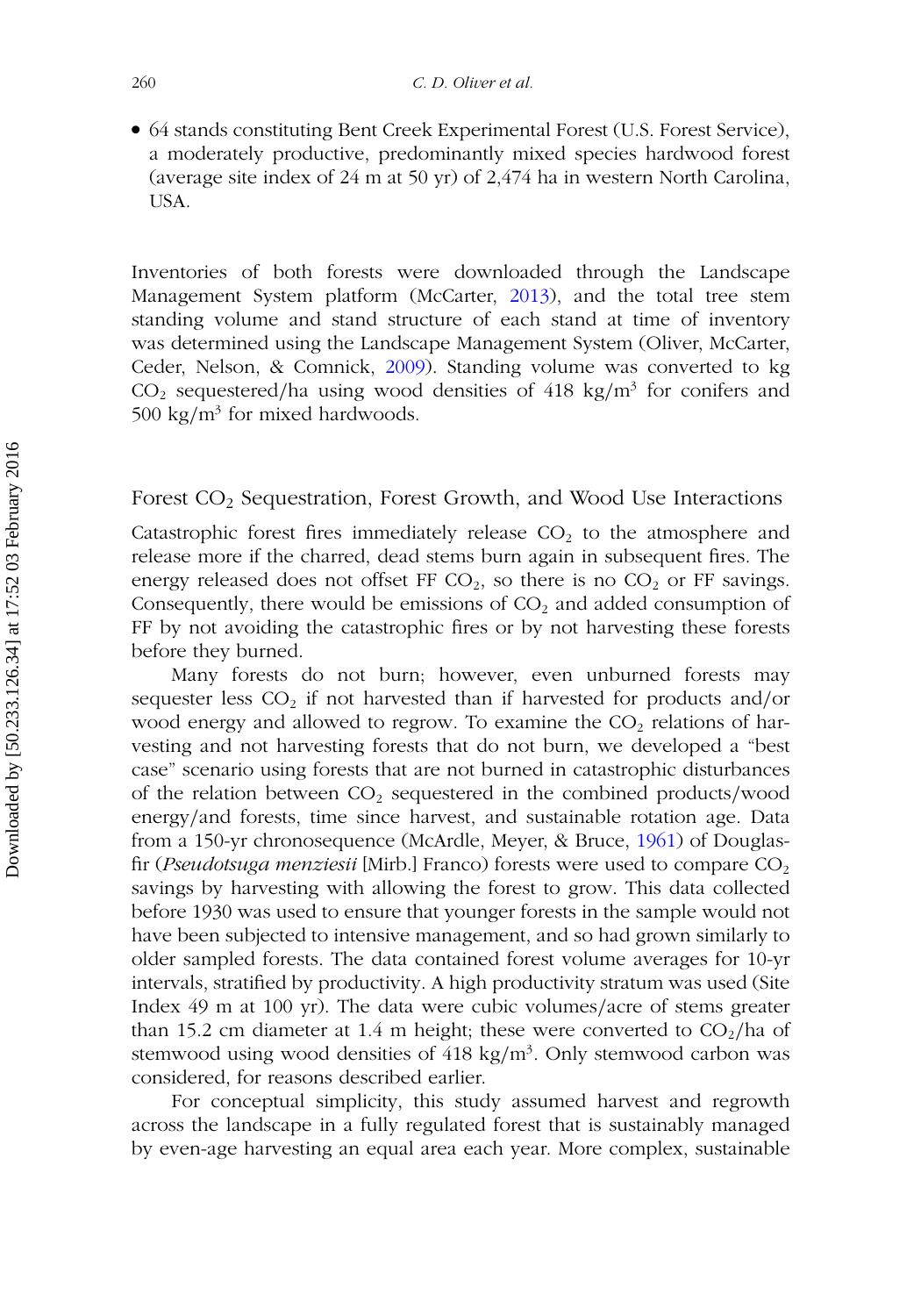harvesting analyses that maintain all structures are possible (Oliver et al., [2009\)](#page-27-15), but do not change to conceptual results of the present inquiry.

## RESULTS

## $CO<sub>2</sub>$  and FF Savings With Wood Products, Wood Energy, and Unharvested Forests

Comparisons of wood with substitute products and FF energy [\(Figure 4a–](#page-14-0)b) show a very wide range of  $CO<sub>2</sub>$  and FF savings can be gained, depending on the product. These results are consistent with an average total savings of 3.9 kg CO2*/*kg of wood estimated from a meta-analysis by Sathre and O'Connor [\(2010\).](#page-28-16) The National Research Council [\(1976\)](#page-26-7) data had shown that kiln-fired bricks and aluminium are even more  $CO<sub>2</sub>$  and FF intensive than concrete and steel (Oliver et al., [1991;](#page-27-1) Kershaw et al., [1993\)](#page-25-5).

The greatest gains of both  $CO<sub>2</sub>$  and FF savings in forest products are through avoiding FF needed to manufacture, transport, and construct with steel or concrete (avoidance pathway; Figure  $4a-b$ ). For  $CO<sub>2</sub>$  savings, slightly less carbon is generally stored in the wood product (storage pathway) than was used because some wood is removed and burned for energy to manufacture the product. Compared to avoidance and storage pathways, relatively little  $CO<sub>2</sub>$  and FF are saved by the wood energy used to manufacture wood products. Unless extremely efficient, wood burned solely for energy (energy pathway) without being the residual of wood product manufacture saves less  $CO<sub>2</sub>$  than was in the unburned wood. Wood energy can save FF, although less than using wood for most solid products [\(Figure 4b\)](#page-14-0).

<span id="page-14-0"></span>

**FIGURE 4** CO<sub>2</sub> and FF savings efficiencies of wood products compared to alternative steel and concrete building components: (a)  $CO<sub>2</sub>$  emissions savings and (b) FF savings when substituted for various steel and concrete building components or burned for energy. For (a), darker shading of bar = more conservative values; dashed line = immediate  $CO<sub>2</sub>$ -equivalent stored in unprocessed wood. (See [Table 1](#page-7-0) for horizontal axis terminology; AP, SP, &  $EP = FF$ and  $CO<sub>2</sub>$  storage pathways.)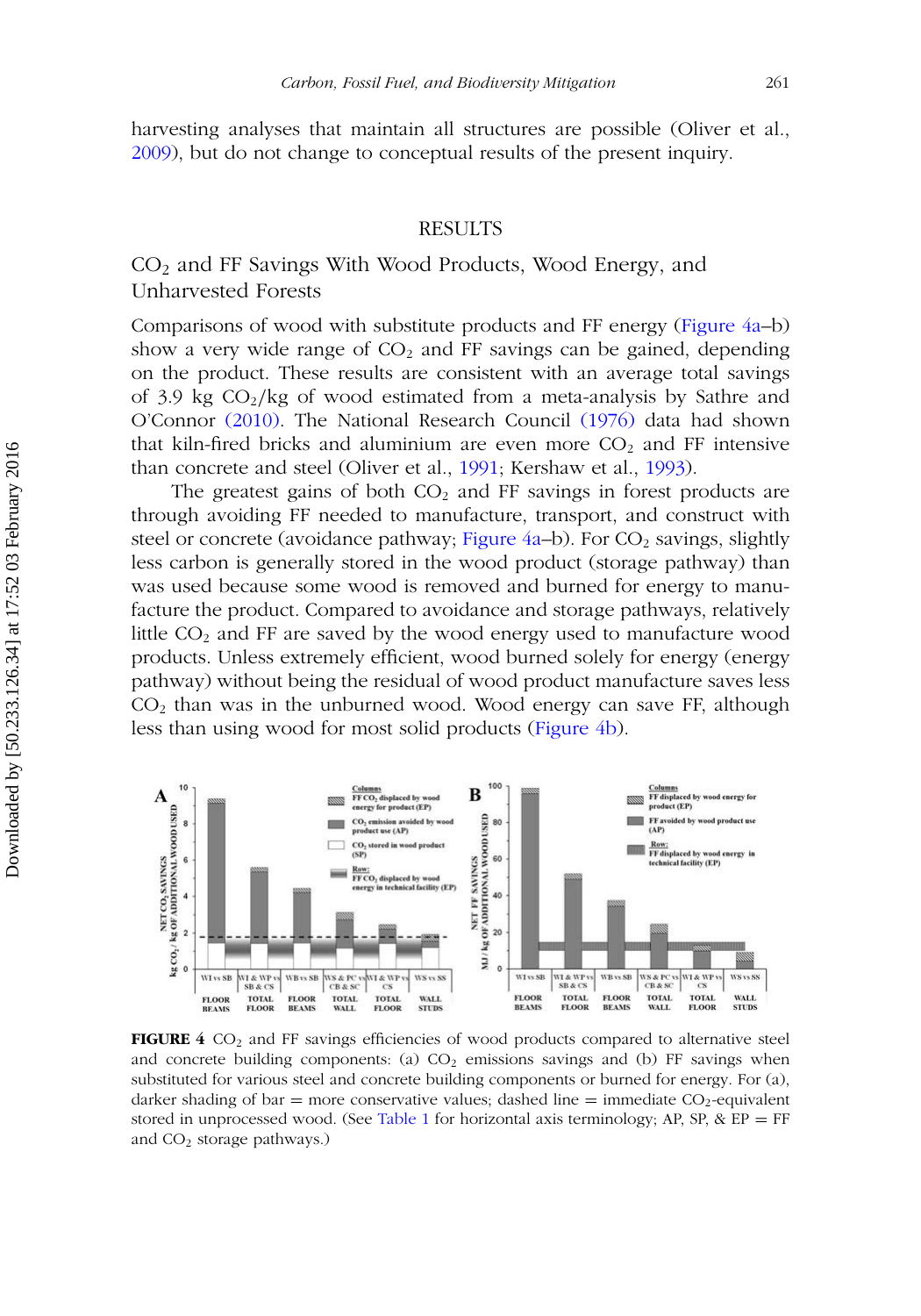<span id="page-15-0"></span>

**FIGURE 5**  $CO<sub>2</sub>$  (a) and FF (b) saved with different product and processing efficiencies (Figure 3) and different merchantability standards (Figure 2). Gray shows avoidance pathways for three comparisons [\(Table 1\)](#page-7-0). Hatching shows average energy pathway with inefficient burning of wood. Black in (a) shows product pathway. Horizontal dashed line in (a) shows forest  $CO<sub>2</sub>$  lost instantly by harvesting stems.

When harvesting and milling are considered [\(Figure 5a–](#page-15-0)b), the overall efficiency of wood use is less than [Figure 4a–](#page-14-0)b because not all wood can be used for solid products. A wide range of savings can be obtained depending on the specific wood building material, the nonwood product being replaced, the amount of harvest that can be used for products (merchantable logs), and the efficiency of burning the scrap-wood and unmerchantable logs for energy.

With efficient product use and harvesting, more  $CO<sub>2</sub>$  is saved in the avoided emissions, products, and wood energy than is lost instantaneously from the harvested forest. Energy from burning the nonproduct scrap-wood and unmerchantable wood contributes an additional  $CO<sub>2</sub>$  and FF savings during the manufacture of wood products [\(Figure 5a–](#page-15-0)b), but not as effectively as if this wood had been used to make most products.

## Global Availability of Wood and Potential Global Consumption

The global harvest of 3.4 billion  $m^3/yr$  (3.4  $\times$  10<sup>9</sup>; UN-FAO, [2012\)](#page-28-17) and estimated growth of 17 million  $m^3/yr$  [\(Table 4\)](#page-12-0) indicate that the world is currently harvesting about 20% of the forest'spotential growth if managed with moderate intensity. The additional wood that needs to be harvested to replace steel and concrete so that the world's FF energy consumption is reduced 10% annually through construction savings (avoidance pathway) varies dramatically with efficiency of wood product [\(Figure 6a\)](#page-16-0). In the most efficient case (wood I-joists substituting for steel joists), an additional 14% of the world's wood growth would be needed beyond the 20% already harvested. Building with less efficient wood products requires more wood to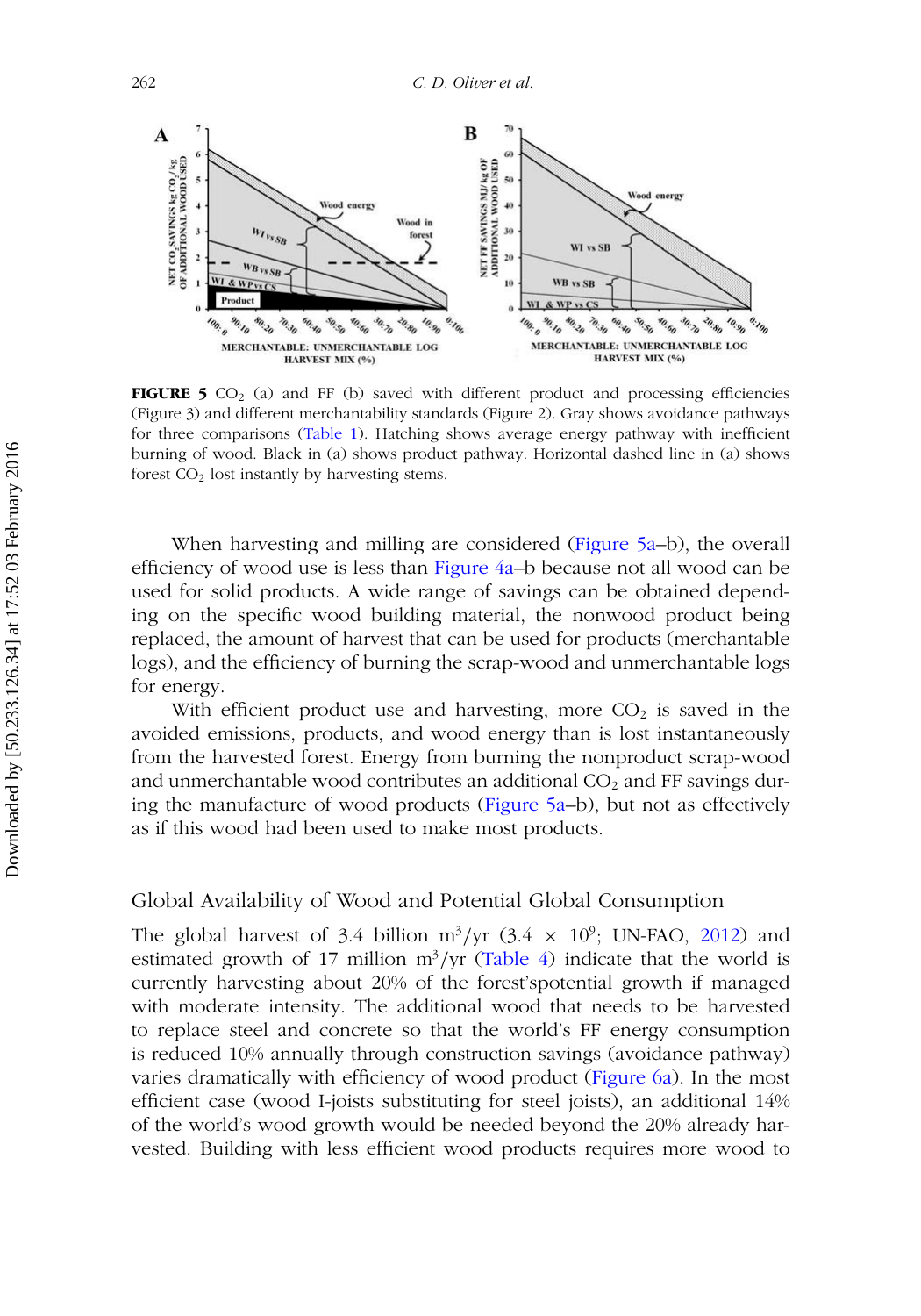<span id="page-16-0"></span>

**FIGURE 6** Global impacts of wood use for different products to avoid FF lost in construction (estimated at 10% of global annual FF consumption): (a) proportion of global annual wood growth used, numbers above columns show extra wood harvested; (b) proportion of annual global  $CO<sub>2</sub>$  emissions avoided; (c) proportion of annual global FF consumption saved. Arrows to bars show CO2 and FF saved if extra wood growth is utilized for wood energy. (A 70:30 merchantable*/*unmerchantable harvest ratio is assumed.)

replace the target 10% energy saving. An additional 38% of the growth would need to be harvested if wood beams (comparable to CLT used in high rises; mgb Architecture  $+$  Design, [2012\)](#page-26-0) were used. And, inefficient wood products run out of wood growth before they reach that target.

The global FF savings by wood construction would actually be between 12 and 15% instead of just the 10% conserved by the construction itself (avoidance pathway; [Figure 6c\)](#page-16-0) because additional wood energy from the accompanying scrap-wood and unmerchantable logs would replace FF energy (energy pathway). The less efficient products save more total FF because they use more wood and so generate more wood energy from scrap-wood and unmerchantable logs. (Notice that the "WI & WP vs CS" saves the most total FF energy through both the avoidance and energy pathways even though it cannot replace all of the targeted 10% construction FF of the avoidance pathway.)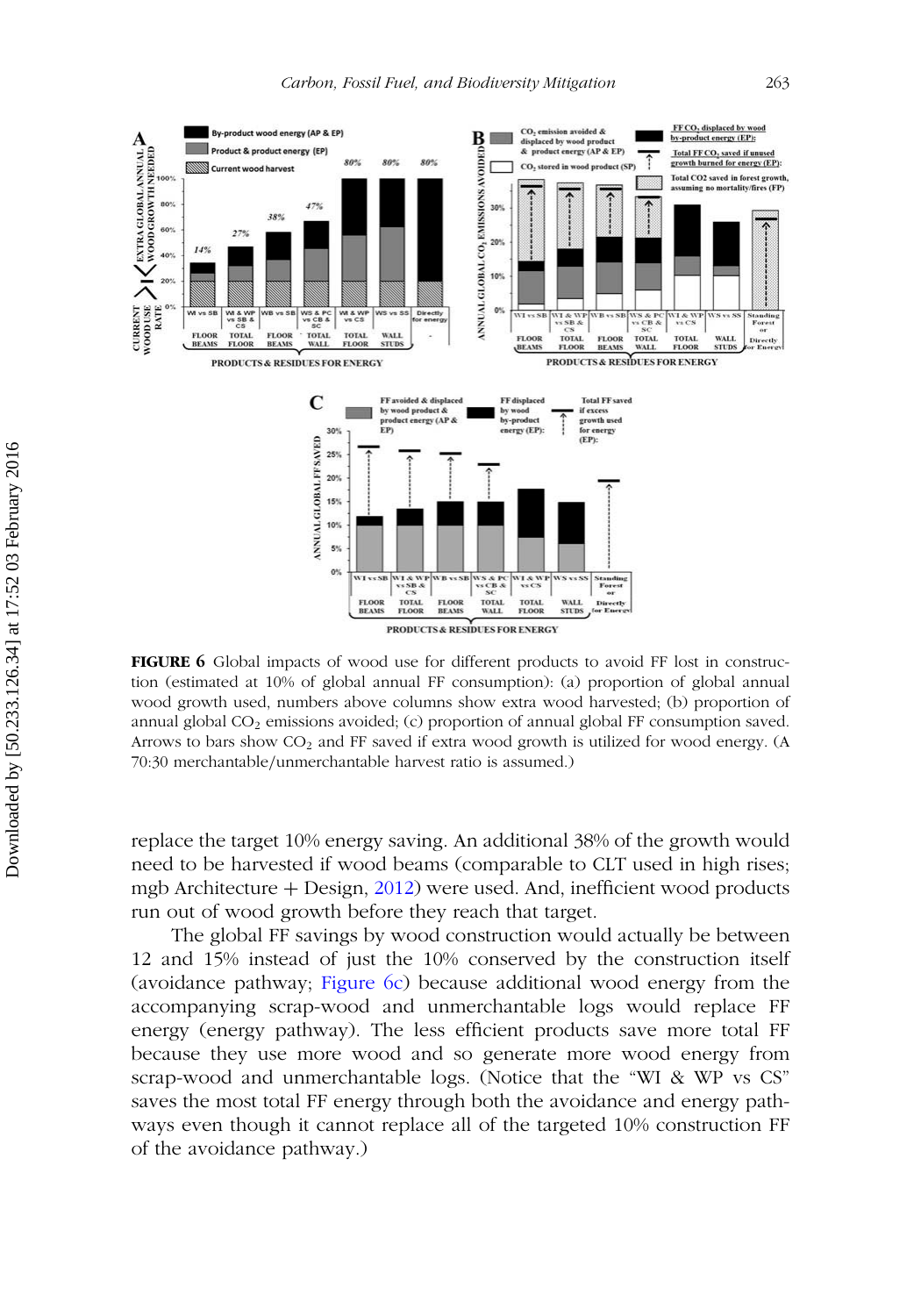Between 14 and 31% of the world's  $CO<sub>2</sub>$  emissions from FF [\(Figure 6b\)](#page-16-0) could be avoided in the combination of  $CO<sub>2</sub>$  stored in the wood products (storage pathway),  $CO<sub>2</sub>$  avoided (avoidance pathway), and FF displaced (energy pathway). Building with less efficient wood products also sequesters even more FF  $CO<sub>2</sub>$ , largely because less efficient products both use more product wood (storage pathway) and burn more scrap-wood and unmerchantable logs that displace more FF energy (energy pathway).

In efficient cases, less wood would be harvested than is growing, so the forests and harvest rates would be more than sustainable; in fact, the unharvested wood could accumulate in some forests and save even more  $CO<sub>2</sub>$  (forest pathway). If none of the unharvested wood growth burned or rotted,  $CO<sub>2</sub>$  savings would be greatest by using wood for efficient building products, but not harvesting the excess that would only be used directly for energy. This strategy is probably unrealistic because it is impossible to keep all forest wood from rotting, burning, or being harvested. Alternatively, if all wood growth were harvested and used directly for energy, approximately 19% of the world's FF and 27% of the world's  $CO<sub>2</sub>$  could be saved. And, FF savings as high as  $27\%$  and  $CO<sub>2</sub>$  savings of up to  $37\%$  could be realized if the 15 to 38% of wood growth were used for efficient products and remaining growth were harvested and used directly for wood energy. The current results are similar to Schulze et al. [\(2012\),](#page-28-6) who analyzed wood used directly for energy and suggested that 20% of the FF consumption could be reduced by using 60% of the wood growth.

## Stand Structures and  $CO<sub>2</sub>$  Sequestration

Table [5](#page-18-0) shows the amount and variation in stem  $CO<sub>2</sub>$  sequestered in different stand structures in the conifer and mixed hardwood forests. Maximum forest  $CO<sub>2</sub>$  savings would be accomplished by keeping all forests in the understory and complex structures; however, this would preclude species that depend on other structures—especially savannas and openings.

In fragmented forests with an imbalance of structures, experience suggests that we have not been able to rely on natural processes of disturbances and growth to restore all structures in a timely manner in order to maintain biodiversity (e.g., Oliver & O'Hara, [2004;](#page-27-9) Oliver & Deal, [2007;](#page-27-8) Han et al., [2012\)](#page-25-10). Rather, even if stands in the complex structure are preserved to accumulate biomass, some other stands may need to be harvested to create or maintain sufficient open and savanna structures—and to allow these stands to regrow to the dense and understory structures. In the process, the wood removed could be used for construction and energy to save FF  $CO<sub>2</sub>$  and FF energy.

Other concerns of nutrient depletion by forest harvest can be partly mitigated by avoiding removal of tree foliage, buds, small twigs, roots, and the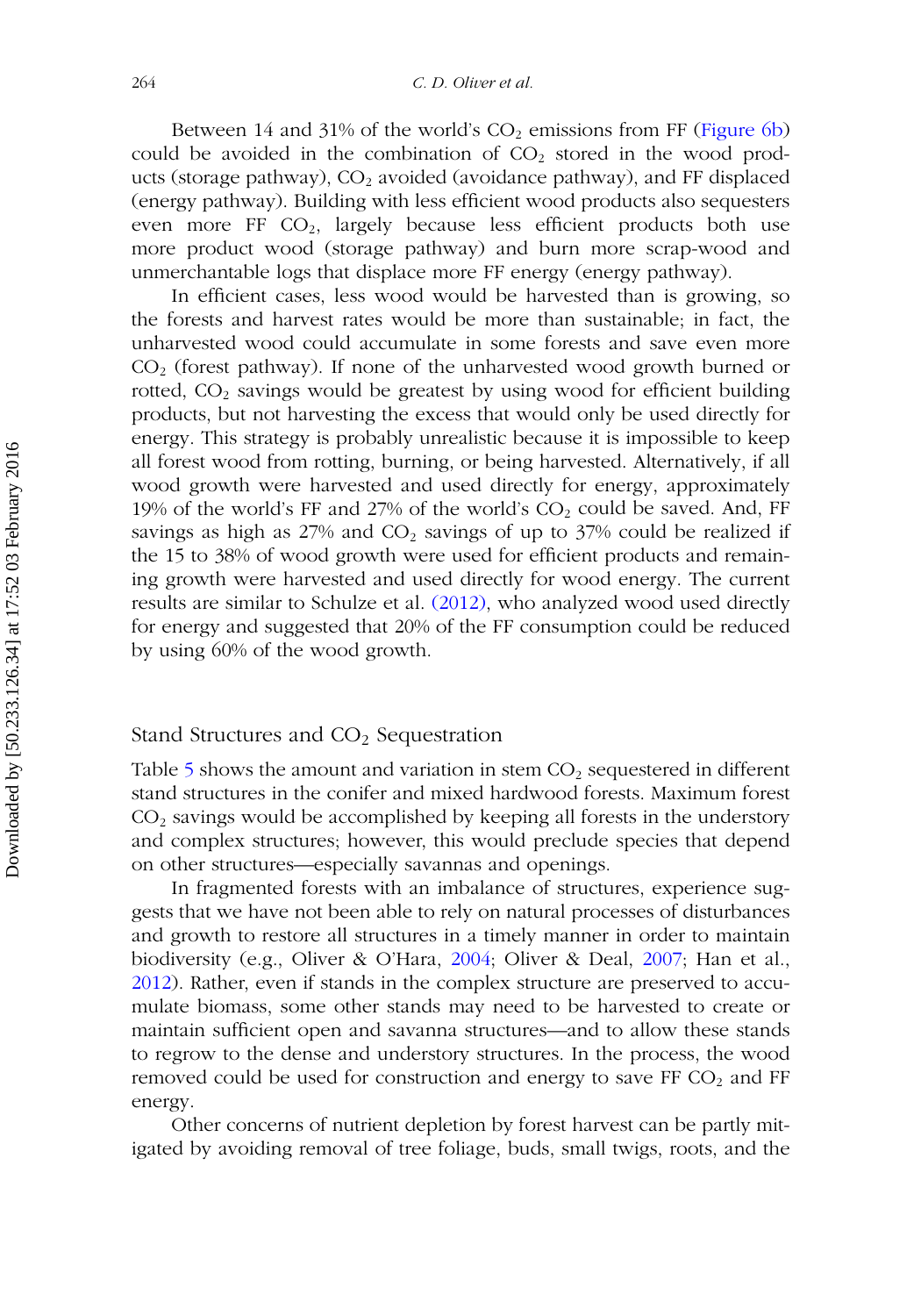**TABLE 5** CO<sub>2</sub> Sequestered in Different Stand Structures in a Productive Conifer Forest and a Moderately Productive Hardwood Forest; the Number of Stands in the Stages Reflects the Common Pattern of Small Amounts of Savanna, Open, and Complex Structures Because of Past Human Activities (Oliver & Deal, [2007\)](#page-27-8)

<span id="page-18-0"></span>

|                                              | Savanna      | Open         | Dense        | Undestory                              | Complex      |
|----------------------------------------------|--------------|--------------|--------------|----------------------------------------|--------------|
| Productive conifer forest                    |              |              |              |                                        |              |
| CO <sub>2</sub> (kg/ha)                      | $5.10E + 05$ | $2.80E + 03$ | $2.60E + 05$ | $9.10E + 05$                           | $1.20E + 06$ |
| Standard deviation $3.90E + 05$ $1.40E + 04$ |              |              |              | $7.30E + 04$ $2.30E + 05$ $1.50E + 05$ |              |
| # stands in sample                           |              |              | 12           |                                        |              |
| Moderately productive, mixed hardwood forest |              |              |              |                                        |              |
| $CO2$ (kg/ha)                                | $4.00E + 05$ | 0            | $3.00E + 05$ | $5.00E + 05$                           | $4.40E + 05$ |
| Standard deviation $1.50E + 05$              |              | $\Omega$     |              | $6.10E + 04$ $2.30E + 05$              | $4.50E + 04$ |
| # stands in sample                           |              |              | 21           | 31                                     |              |

soil where most nutrients are found; and by harvesting on longer rotations so nutrients rebuild between harvests.

## Forest CO2 Sequestration, Forest Growth, and Wood Use Interactions

For those forests that do not burn in catastrophic fires, the carbon change in the forest can be included in the  $CO<sub>2</sub>$  analyses [\(Figure 7a–](#page-19-0)b). The immediate effects of harvest*/*product*/*wood energy use can be positive or negative, depending on whether more  $CO<sub>2</sub>$  is stored by product and wood energy use than was in the forest.

A stand that does not burn accumulates carbon rapidly when young, but less as it ages [\(Figure 8a\)](#page-20-0). Harvesting for wood products*/*wood energy that immediately save  $CO<sub>2</sub>$  [\(Figure 5a\)](#page-15-0) sequesters even more  $CO<sub>2</sub>$  as the forest regrows [\(Figure 8b\)](#page-20-0). Even harvesting for inefficient products or wood energy that create an initial net  $CO<sub>2</sub>$  loss [\(Figure 7b\)](#page-19-0) can sequester more  $CO<sub>2</sub>$  in the combination of products, wood energy, and forest than in the unharvested forest provided the stand regrows long enough [\(Figure 8c\)](#page-20-0) through the "debtthen-dividend" pattern (Fargione et al., [2008;](#page-24-0) Searchinger et al., [2009\)](#page-28-1). If the forest would burn unless harvested or partially harvested, even greater  $CO<sub>2</sub>$ savings would be achieved by harvesting. And, across a landscape, harvesting so that a diversity of stand structures is created and maintained would both reduce fire danger (Camp, Oliver, Hessburg, & Everett, [1997\)](#page-24-15) and increase biodiversity (Oliver & O'Hara, [2004\)](#page-27-9).

[Figure 9a](#page-21-0) shows the mean annual increment (MAI) and [Figure 9b](#page-21-0) shows the cumulative increment of  $CO<sub>2</sub>$  stored by harvesting for different products (with residual wood used for wood energy) in a regulated Douglas-fir forest. It also shows the MAI and cumulative carbon sequestered in stems on the average hectare of the forest (assuming total forest carbon is proportional to stem carbon, described earlier). Harvesting sustainably across a landscape creates no net loss in forest carbon because the same amount of wood is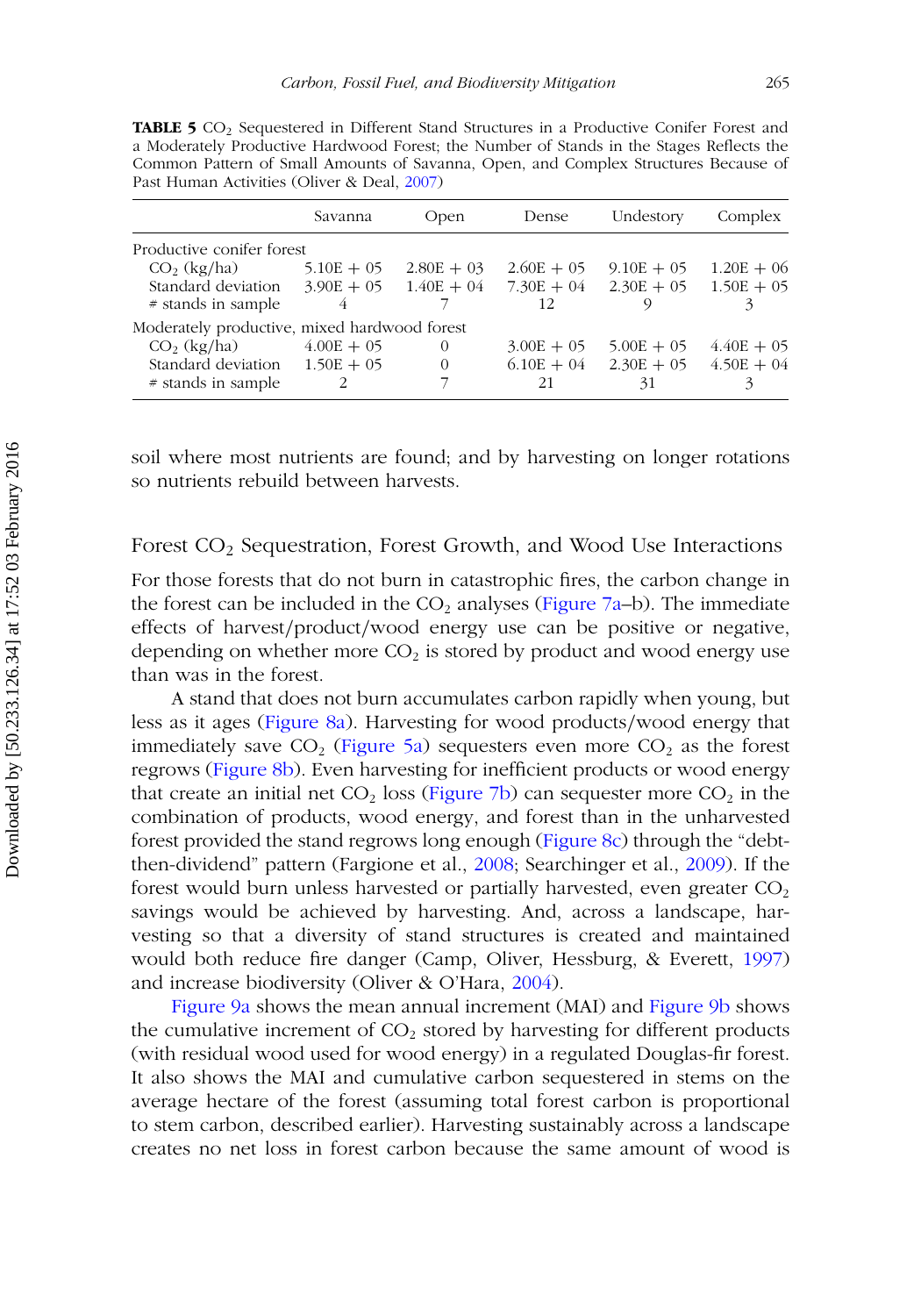<span id="page-19-0"></span>

**FIGURE 7** Comparison and net effects of  $CO<sub>2</sub>$  stored in product and forest when forest growth is not considered in the analysis (immediate effects): (a) immediate effects of  $CO<sub>2</sub>$ savings by efficient wood use (I-beam; Figure 5a) and by not harvesting forest; (b) net, immediate storage/loss of total CO<sub>2</sub> by products of different efficiencies (Figure 5b, and 4a for wood fuel) when subtracting carbon in harvested forest.

harvested each year as growth. However, the amount of wood that can be harvested sustainably—and the amount of wood products to save  $CO<sub>2</sub>$  (and FF)—varies considerably depending on the target harvest age in a regulated forest [\(Figure 9\)](#page-21-0), even though all harvest ages could be sustainable.

Forest carbon stored within the sustained forest landscape (forest pathway) is the average of all stands and would also vary with harvest age [\(Figure 9\)](#page-21-0). Such harvesting would provide net carbon sequestration as long as harvested wood sequestration were above this average carbon sequestration of the forest. Consequently, harvesting even for inefficient  $CO<sub>2</sub>$ storage (e.g., wood fuel) could be a net  $CO<sub>2</sub>$  savings in a sustainable forest landscape [\(Figure 8c](#page-20-0) & [Figure 9\)](#page-21-0) although it is an immediate  $CO<sub>2</sub>$  loss for the stand harvested [\(Figure 7b\)](#page-19-0).

The greatest sustainable harvest of wood—and so greatest  $CO<sub>2</sub>$  savings in products and wood energy—would occur when the target harvest age is at the culmination of the mean annual increment [\(Figure 9a\)](#page-21-0). Forest carbon also reaches an inflection of greatest storage rate, although a few decades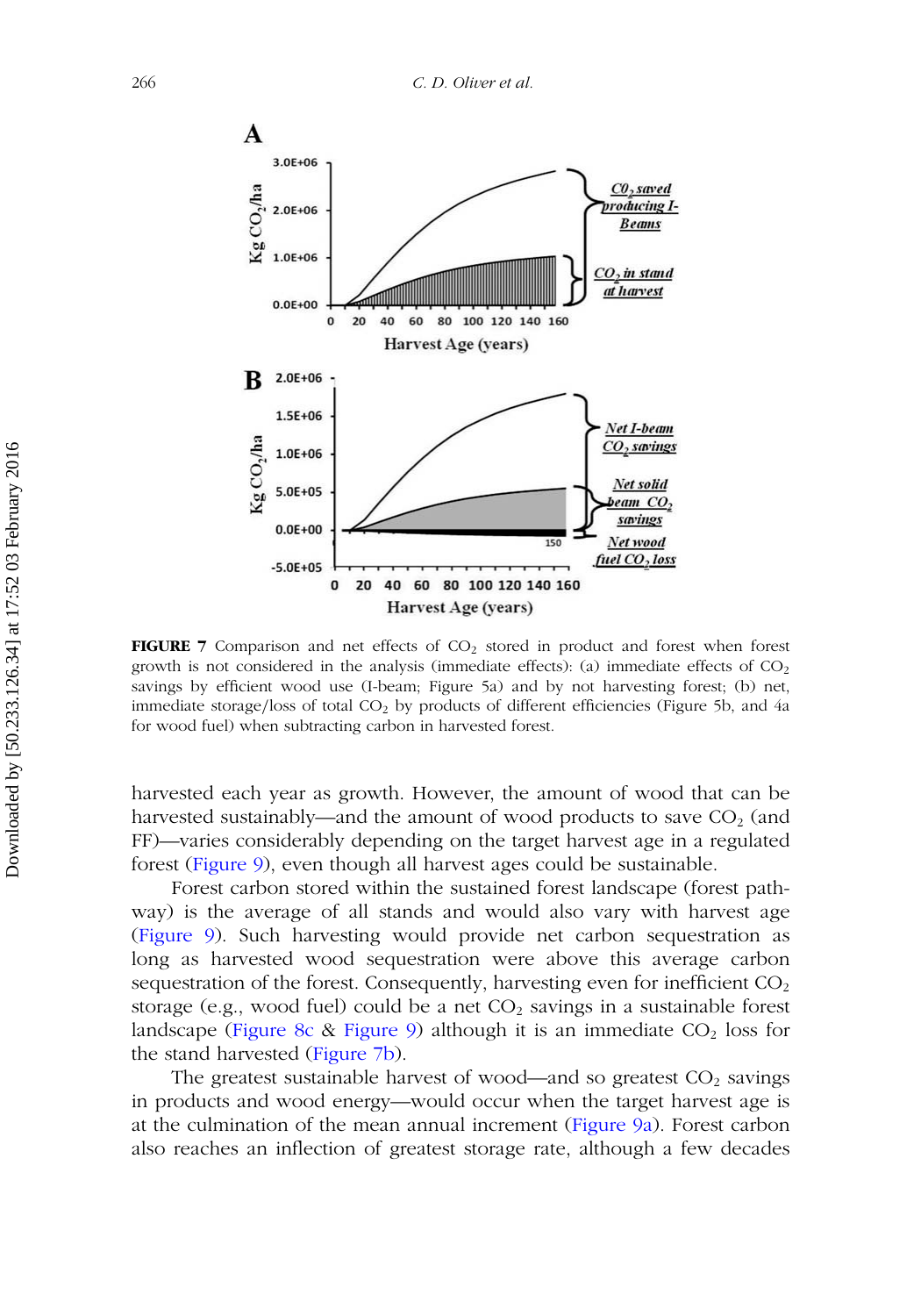<span id="page-20-0"></span>

**FIGURE 8** Tradeoffs and synergies of sequestering carbon in forests and products when forest growth is included in the analysis: (a) unharvested forest sequesters less carbon with older age, so regrowth can sequester increasingly larger parts of the  $CO<sub>2</sub>$  loss over time; (b) efficient wood use (gray) will immediately sequester more carbon than standing forest (black), and more will be sequestered as forest regrows (black); (c) inefficient wood use (e.g., wood energy) that saves only part of the  $CO<sub>2</sub>$  in the harvested stand will eventually sequester more  $CO<sub>2</sub>$  in the combination of regrowing forest (black) and products (gray) as a "dividend" following a "debt" period.

after wood growth. Sustainable, total carbon storage would be greatest when the sum of harvest and forest carbon were highest.

The shape of the MAI curve [\(Figure 9a\)](#page-21-0) and consequently the time of greatest  $CO<sub>2</sub>$  savings in the combination of products, wood energy, and forest would vary with site, species, and silvicultural practices. The greatest  $CO<sub>2</sub>$ stored in the combination of products, and wood energy, and forest can be determined for each forest management regime; and development of optimum harvest for  $CO<sub>2</sub>$  savings could be further refined to ensure all structures are maintained (Hennigar et al., [2008;](#page-25-0) Oliver et al., [2009\)](#page-27-15). In addition, the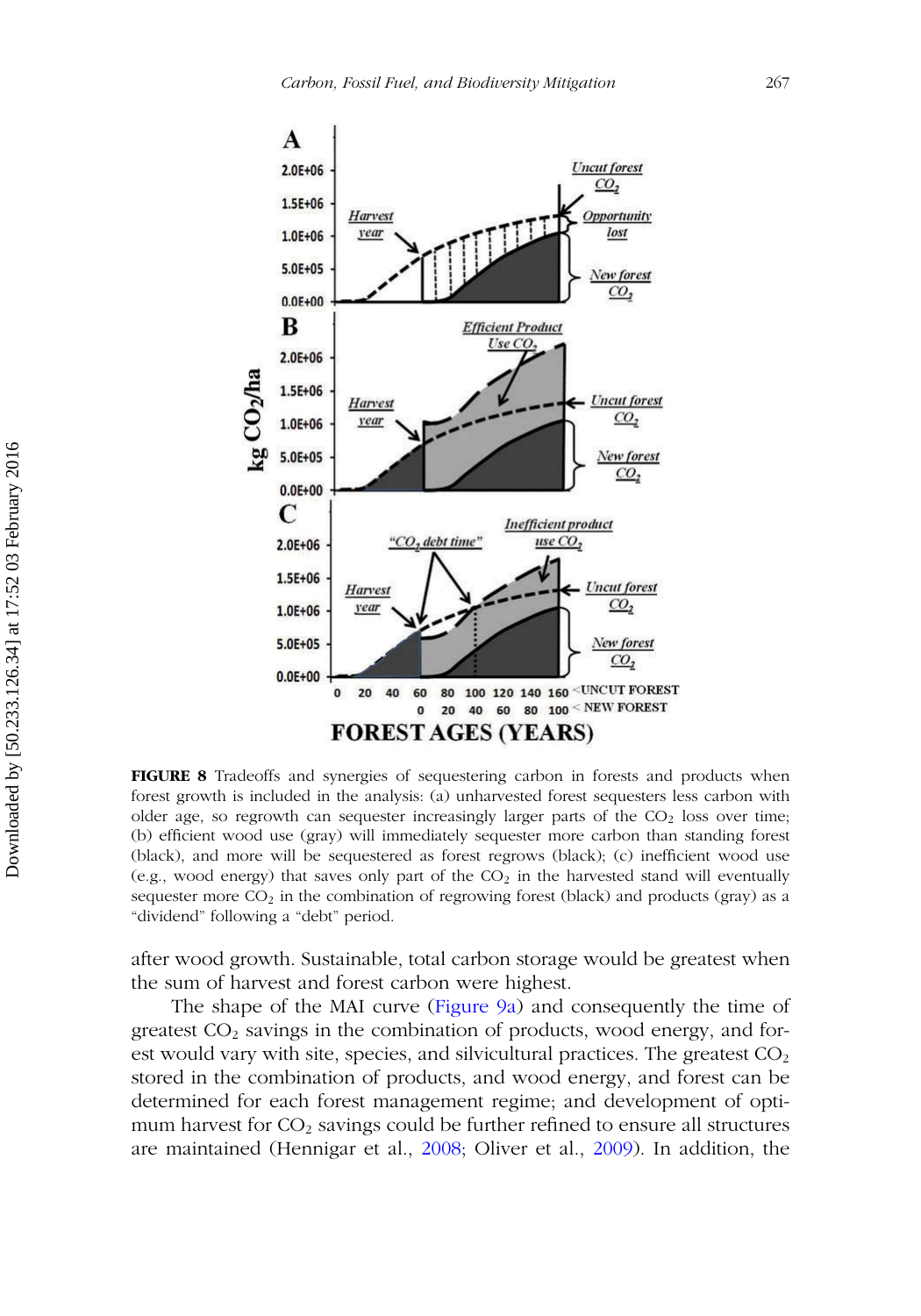<span id="page-21-0"></span>

**FIGURE 9** Effects of sustainability—growth equals harvest—on total forest and product CO<sub>2</sub> savings. Forest carbon is average of all stands in landscape. (a) Sustainability—growth equals harvest—can be achieved at different rates of CO<sub>2</sub> storage in products and forest (and different FF savings) by harvesting at different ages because average volume growth and carbon storage change with target harvest age. Arrows show maximum rates of forest growth ("culmination of mean annual increment") and forest carbon storage. (b) Total annual  $CO<sub>2</sub>$  storage in sustainable forests is the sum of the forest landscape carbon and  $CO<sub>2</sub>$  saved by products. Since forest and product carbon are not maximized at same harvest age, optimum storage would be at an intermediate harvest age.  $(CO<sub>2</sub>)$  values and ages would vary with species, productivity, and management.)

likelihood of the forest burning in a catastrophic fire can be determined and specific silvicultural operations can be taken to reduce the fire danger.

## DISCUSSION AND CONCLUSIONS

Globally, both enough extra wood can be harvested sustainably and enough infrastructure of buildings and bridges needs to be built to reduce annual  $CO<sub>2</sub>$  emissions by 14 to 31% and FF consumption by 12 to 19% if part of this infrastructure were made of wood. The range is based on the efficiency of wood use [\(Figure 6b–](#page-16-0)c). This reduction would require 34 to 100% of the world's wood growth [\(Figure 6a\)](#page-16-0), again depending on the efficiency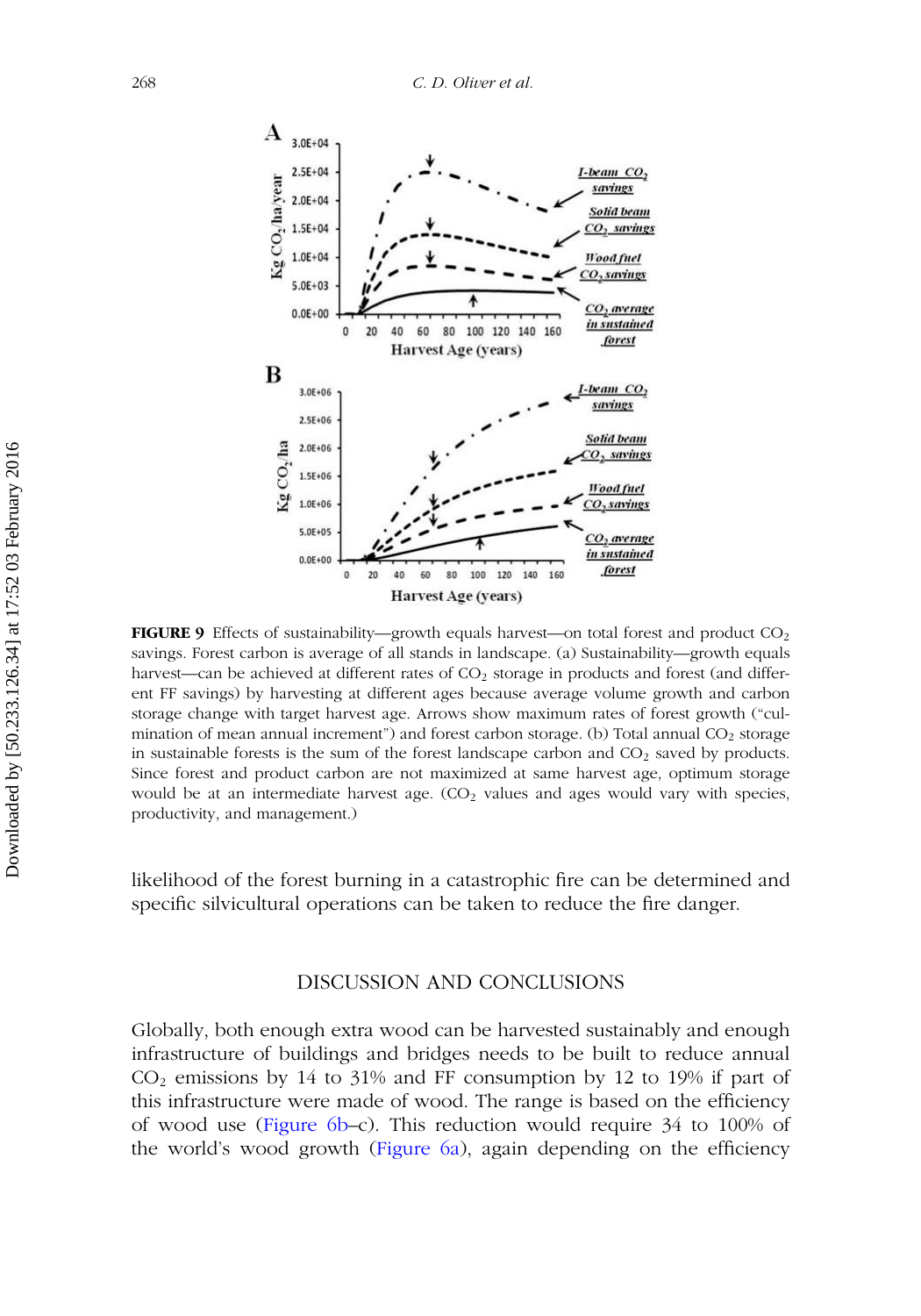of wood use. Consequently, efficient wood use could make an important but not overwhelming contribution to saving  $CO<sub>2</sub>$  and FF globally, even if only part of its potential savings were realized. The greatest  $CO<sub>2</sub>$  and FF savings from wood use are by avoiding the excess FF energy used to make steel and concrete structures (avoidance pathway). Wood products are more efficient than wood energy for  $CO<sub>2</sub>$  and FF savings; however, up to 37 % of the world's annual  $CO<sub>2</sub>$  emissions and 27% of the FF use could be saved if all wood growth not used in construction were used for energy (energy pathway; [Figure 6b–](#page-16-0)c).

If catastrophic fires do not occur and forest regrowth after harvest is not considered, saving  $CO<sub>2</sub>$  by not harvesting the forest growth is slightly more efficient than harvesting just for wood energy—but generally less efficient than harvesting for construction products. This efficiency of  $CO<sub>2</sub>$  storage in unharvested forests also assumes none of the wood blows over or otherwise rots in the forest—an unrealistic assumption in most of the world.

Not harvesting any of an area's forests will also not gain maximum biodiversity if all stands grow out of the savanna and open structures [\(Figure 2](#page-5-0) & [Table 5\)](#page-18-0). Maximum forest carbon will not create maximum biodiversity since savanna, open, and dense structures sequester less  $CO<sub>2</sub>$ than understory and complex ones. A forest needs either fortuitous disturbances occurring at the right time and place or it needs appropriate harvesting to maintain all structures. Wood harvested to create the open and savanna structures can be used for construction products and wood energy and to reduce the likelihood of catastrophic fires—all of which save  $CO<sub>2</sub>$  and FF.

When regrowth after harvest is considered, even wood harvested just for energy (energy pathway) can be more efficient for  $CO<sub>2</sub>$  sequestration than not harvesting the forest and using FF for energy. By elaborating the sustained yield calculations, it is possible to design dynamic, sustainable landscapes that maintain all structures for habitat, provide wood sustainably at an age that optimizes  $CO<sub>2</sub>$  savings (mean annual increment, [Figure 9A\)](#page-21-0), and makes the forest less susceptible to catastrophic fires. Included in these landscapes could be some forests that are reserved from harvest to provide complex structures (Seymour & Hunter, [1999\)](#page-28-8)—although they could reduce the potential  $CO<sub>2</sub>$  and FF saved had they been appropriately harvested and utilized.

Immediately changing to older harvest ages to save more  $CO<sub>2</sub>$  [\(Figure 9\)](#page-21-0) could delay all wood harvest where older forests are not present. Such delays could lead to temporary, local timber shortages that might promote more CO2-intensive steel and concrete products. A "transition" period could be instituted to avoid these temporary shortages. On the other hand, the world's excess wood growth relative to harvest means the extra wood needed while waiting for young forests to grow could probably be obtained quite readily from elsewhere.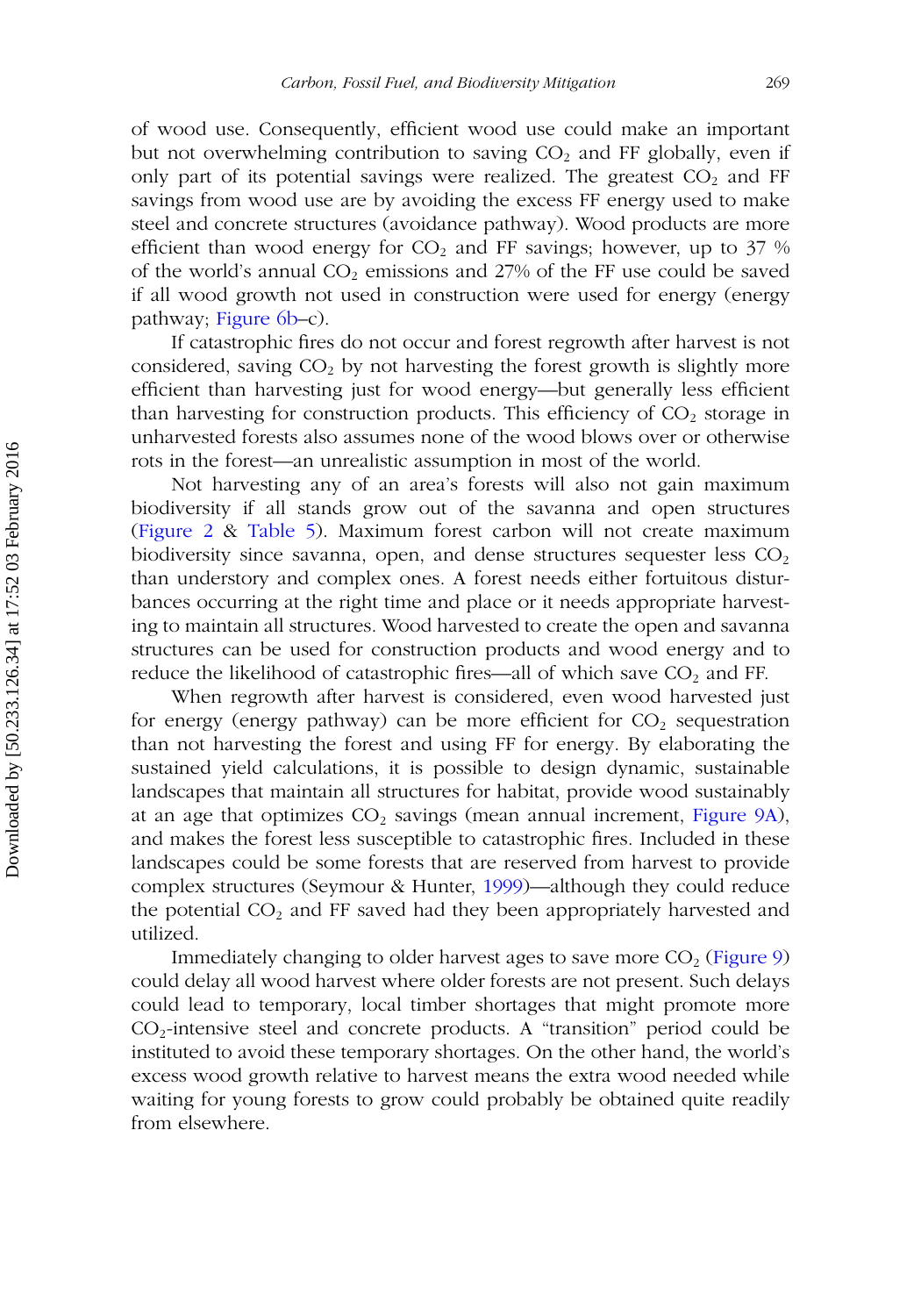It may be appropriate to adjust carbon sequestration incentives and building codes to reflect the value of wood use in saving  $CO<sub>2</sub>$  and FF (Ruddell et al., [2007\)](#page-27-12). For example, REDD and other incentives that seek to store  $CO<sub>2</sub>$  in forests appear to be counterproductive if curtailing harvest meant steel and concrete were used in construction instead, with concomitant high rates of  $CO<sub>2</sub>$  emissions and FF consumption. A dilemma becomes how to avoid deforestation and degradation while promoting  $CO<sub>2</sub>$  savings if wood products/wood energy save much CO<sub>2</sub>. One solution would be to credit landowners for additional  $CO<sub>2</sub>$  stored in the forest at a landscape level, but give  $CO<sub>2</sub>$  credits to builders for substituting wood for steel or concrete construction components [\(Figure 1;](#page-3-0) mgb Architecture  $+$  Design, [2012\)](#page-26-0). It is anticipated that the builder would pass some of the money saved by using wood to the landowner in increased timber prices. The result would be incentives for landowners to grow useful forest products*/*wood energy, but also to store more carbon within the forest landscape. Such a solution could be further enhanced by only allowing REDD, other forest carbon credits, and*/*or wood construction carbon incentives where wood is harvested from certified forests, presuming certification ensures that forests are sustained and biodiversity is protected.

## ACKNOWLEDGMENTS

The Consortium for Research on Renewable Industrial Materials' (CORRIM) research data were derived from primary surveys of producing mills for each product used and production region.

## FUNDING

Funding was obtained by joint venture agreements with the United States Forest Service Forest Products Laboratory USFS*/*CORRIM JV (00-JV-11111169- 156) Phase I, USFS*/*CORRIM JV2 (00-JV-11111137-099) Phase II; along with many participating institutions and private donors.

#### **REFERENCES**

- <span id="page-23-0"></span>Ashton, M. S., Tyrrell, M. L., Spalding, D., & Gentry, B. (Eds.). (2012). *Managing forest carbon in a changing climate*. New York, NY: Springer-Verlag.
- <span id="page-23-1"></span>ATHENA Institute. (2004). Environmental Impact Estimator (Version 3.0.1) [Computer software]. Ottawa, ON, Canada: Athena Sustainable Materials Institute.
- <span id="page-23-2"></span>Bergman, R. D., & Bowe, S. A. (2012). Life-cycle inventory of manufacturing hardwood lumber in southeastern US. *Wood and Fiber Science*, *44*, 71–84.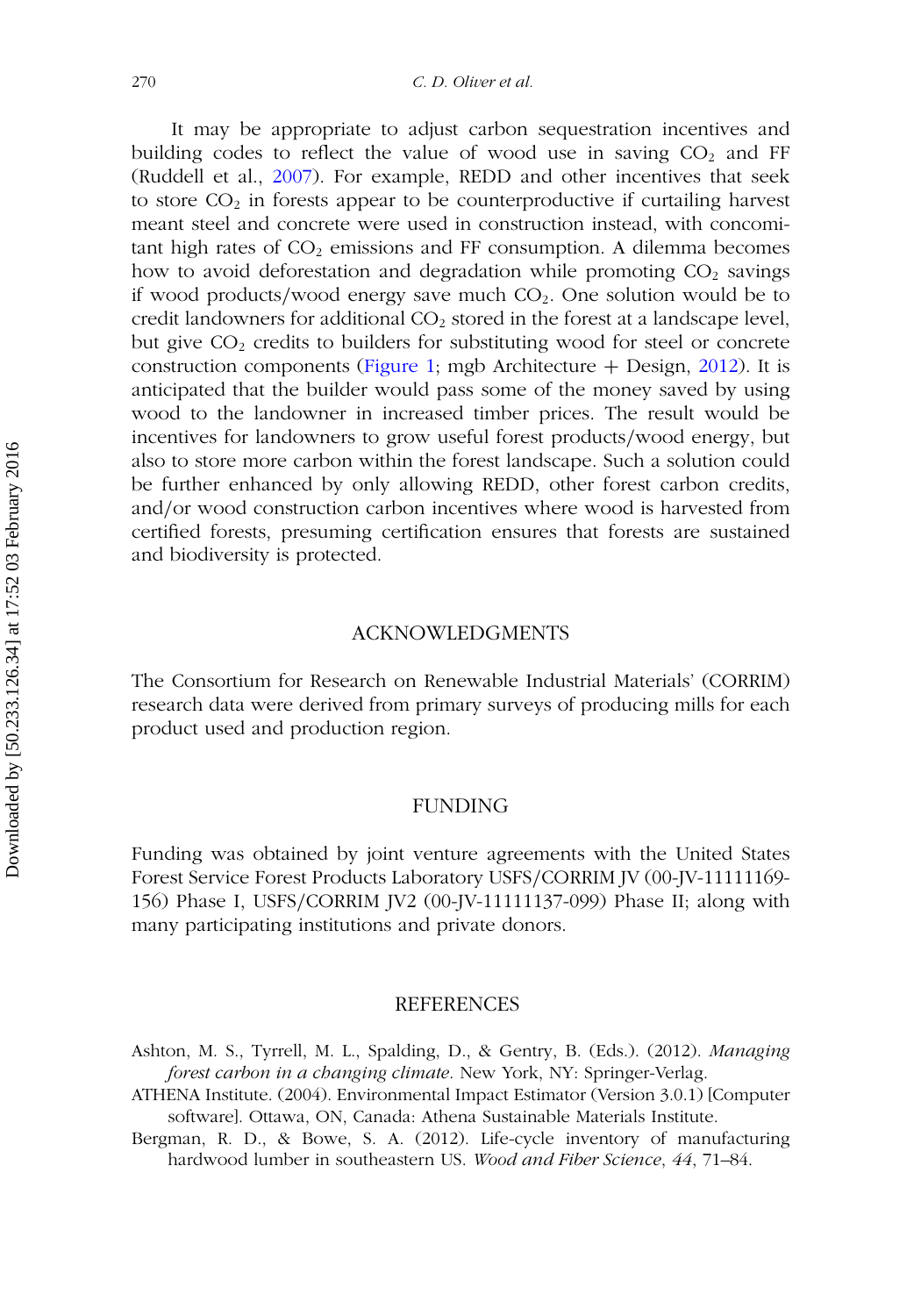- <span id="page-24-10"></span>Burnham, A., Han, J., Clark, C. E., Wang, M., Dunn, J. B., & Palou-Rivera, I. (2011). Life-cycle greenhouse gas emissions of shale gas, natural gas, coal, and petroleum. *Environmental Science & Technology*, *46*, 619–627.
- <span id="page-24-4"></span>Cairns, R. D., & Lasserre, P. (2006). Implementing carbon credits for forests based on green accounting. *Ecological Economics*, *56*, 610–621.
- <span id="page-24-15"></span>Camp, A., Oliver, C., Hessburg, P., and Everett, R. (1997). Predicting late-successional fire refugia pre-dating European settlement in the Wenatchee Mountains. *Forest Ecology and Management*, *95*, 63–77.
- <span id="page-24-2"></span>Carle, J., & Holmgren, P. (2008). Wood from planted forests. *Forest Products Journal*, *58*, 6–18.
- <span id="page-24-3"></span>Cashore, B., Auld, G., & Newsom, D. (2004). *Governing through markets: Forest certification and the emergence of non-state authority*. New Haven, CT: Yale University Press.
- <span id="page-24-11"></span>Clark, D. A., Brown, S., Kicklighter, D. W., Chambers, J. Q., Thomlinson, J. R., Ni, J., & Holland, E. A. (2001). Net primary production in tropical forests: An evaluation and synthesis of existing field data. *Ecological Applications*, *11*, 371–384.
- <span id="page-24-5"></span>Corbera, E., Schroeder, H., & Springate-Baginski, O. (2011). Governing and implementing REDD+. *Environmental Science and Policy*, *14*(2), 89–99.
- <span id="page-24-7"></span>CORRIM. (2005a). *CORRIM product report data for Phase I and II*. Seattle: University of Washington, College of the Environment, CORRIM.
- <span id="page-24-8"></span>CORRIM. (2005b). CORRIM reports on environmental performance of wood building materials. *Wood and Fiber Science*, 37, 1–155.
- <span id="page-24-6"></span>Cubbage, F., Harou, P., & Sills, E. (2007). Policy instruments to enhance multifunctional forest management. *Forest Policy and Economics*, *9*, 833–851.
- Energy Information Administration. (2011). Reference case projections tables (2008–2035). In *International energy outlook 2011*. Washington, DC: Author.
- <span id="page-24-12"></span>Evans, J. & Turnbull, J. W. (2004). *Plantation forestry in the tropics: The role, silviculture, and use of planted forests for industrial, social, environmental, and agroforestry purposes*. New York, NY: Oxford University Press.
- <span id="page-24-1"></span>FAOSTAT. (2012). *ForesSTAT* . Rome, Italy: Food and Agriculture Organization of the United Nations.
- <span id="page-24-0"></span>Fargione, J., Hill, J., Tilman, D., Polasky, S., & Hawthorne, P. (2008). Land clearing and the biofuel carbon debt. *Science*, *319*, 1235–1238.
- <span id="page-24-9"></span>Forster, P., Ramaswamy, V., Artaxo, P., Berntsen, T., Betts, R., Fahey, D. W., *...* Wang, R. (2007). Changes in atmospheric constituents and in radiative forcing. In S. Solomon, D. Qin, M. Manning, Z. Chen, M. Marquis, K. B. Averyt *...* H. L. Miller (Eds.), *Climate change 2007: The physical science basis*—*Contribution of Working Group I to the fourth assessment report of the Intergovernmental Panel on Climate Change* (pp.129–234). New York, NY: Cambridge University Press.
- <span id="page-24-13"></span>Fredericksen, T. S. (2011). Review of silviculture in seasonally dry tropical forests. In S. Gunter, M. Weber, B. Stimm, & R. Mosandl (Eds.), *Silviculture in the tropics* (pp.239–260). New York, NY: Springer-Verlag.
- <span id="page-24-14"></span>Fuwape, J. A. (2011). Secondary forests and fuel wood utilization in Africa. In S. Gunter, M. Weber, B. Stimm, & R. Mosandl (Eds.), *Silviculture in the tropics* (pp.369–376). New York, NY: Springer-Verlag.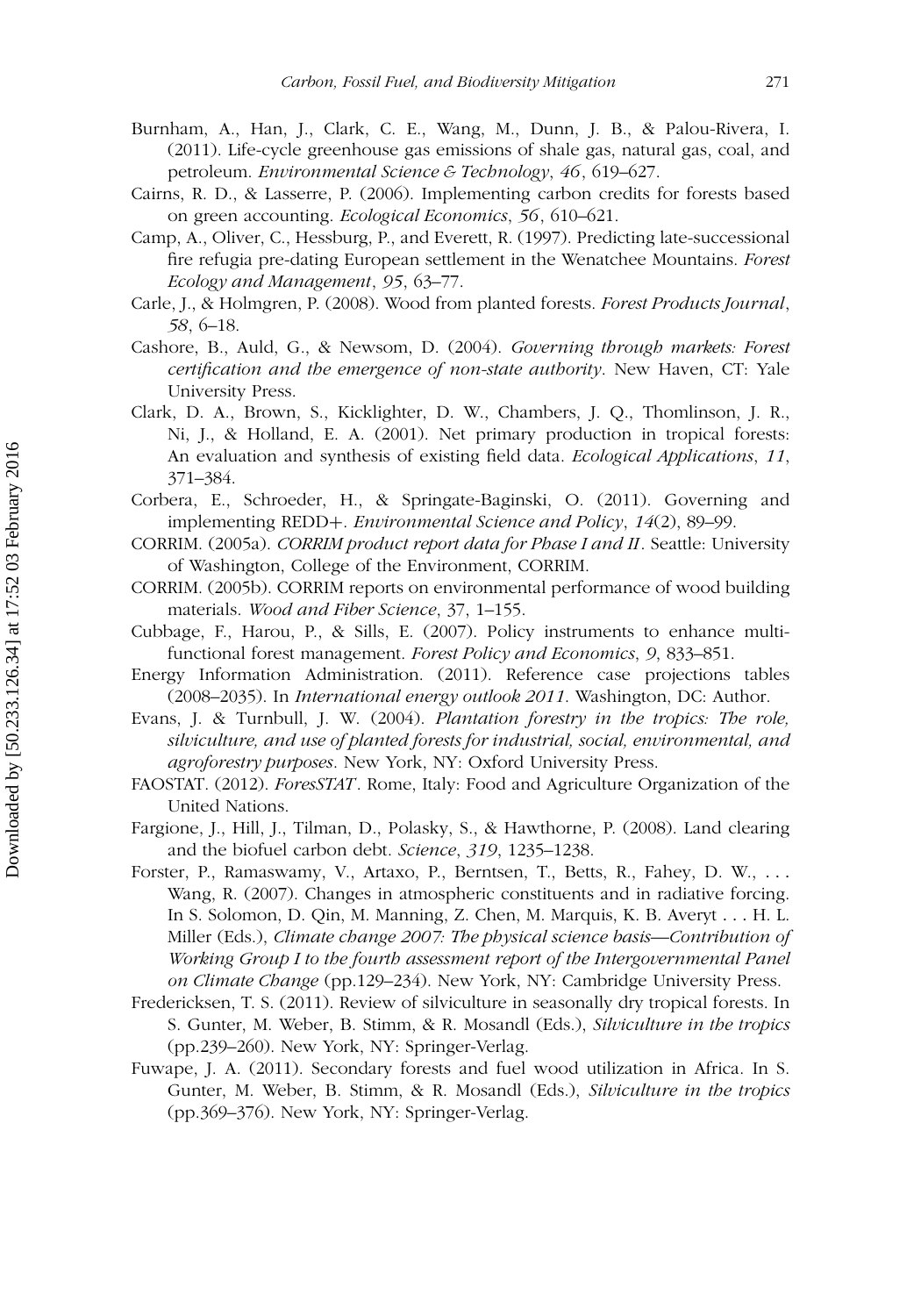- <span id="page-25-14"></span>Gholz, H. L. (1982). Environmental limits on aboveground net primary production, leaf area, and biomass in vegetation zones of the Pacific Northwest. *Ecology*, *63*, 469–481.
- <span id="page-25-9"></span>Grainger, A., Boucher, D. H., Frumhoff, P. C., Laurance, W. F., Lovejoy, T., McNeely, J., *...* Pimm, S. L. (2009). Biodiversity and REDD at Copenhagen. *Current Biology*, *19*, R974–R976.
- <span id="page-25-8"></span>Haberl, H., Erb, K. H., Krausmann, F., Gaube, V., Bondeau, A., & Plutzar, C. (2007). Quantifying and mapping the human appropriation of net primary production in earth's terrestrial ecosystems. *Proceedings of the National Academy of Sciences of the United States of America*, *104*, 12942–12947.
- <span id="page-25-13"></span>Hammond, G. P., & Jones, C. I. (2008). Embodied energy and carbon in construction materials. *Proceedings of the Institution of Civil Engineers: Energy*, *161*, 87–98.
- <span id="page-25-10"></span>Han, X., Oliver, C. D., Ge, J., Guo, Q., & Kou, X. (2012). Management forest stand structures to enhance conservation of the Amur tiger in northeast China's natural forest protection program. In J. A. Stanturf, D. Lamb, & P. Madsen (Eds.), *Forest landscape restoration: Integrating natural and social sciences—World Forests* (pp.93–128). New York, NY: Springer-Verlag.
- <span id="page-25-3"></span>Harmon, M. E., & Marks, B. (2002). Effects of silvicultural practices on carbon stores in Douglas-fir–western hemlock forests in the Pacific Northwest, U.S.A.: Results from a simulation model. *Canadian Journal of Forest Research*, *32*, 863–877.
- <span id="page-25-1"></span>Harmon, M. E., Ferrell, W. K., & Franklin, J. F. (1990). Effects on carbon storage of conversion of old-growth forests to young forests. *Science*, *247*, 699–702.
- <span id="page-25-0"></span>Hennigar, C. R., MacLean, D. A., & Amos-Binks, L. J. (2008). A novel approach to optimize management strategies for carbon stored in both forests and wood products. *Forest Ecology and Management*, *256*, 786–797.
- <span id="page-25-7"></span>Hoogwijk, M., Faaij, A., van den Broek, R., Berndes, G., Gielen, D., & Turkenburg, W. (2003). Exploration of the ranges of the global potential of biomass for energy. *Biomass and Bioenergy*, *25*, 119–133.
- <span id="page-25-11"></span>IPCC. (2006). *2006 IPCC guidelines for national greenhouse gas inventories: National Greenhouse Gas Inventories Programme*. Hayama, Japan: Institute for Global Environmental Strategies.
- <span id="page-25-6"></span>Kauppi, P., Sedjo, R., Apps, M., Cerri, C., Fujimori, T., & Janzen. (2001). Technical and economic potential of options to enhance, maintain and manage biological carbon reservoirs and geo-engineering. In B. Metz, O. Davidson, R. Swart, & J. Pan (Eds.), *Climate change 2001: Mitigation—Contribution of Working Group III to the third assessment report of the IPCC* (pp.301–344). Cambridge, UK: Cambridge University Press.
- <span id="page-25-5"></span>Kershaw, J. A., Oliver, C. D., & Hinckley, T. M. (1993). Effect of harvest of old growth Douglas-fir stands and subsequent management on carbon dioxide levels in the atmosphere. *Journal of Sustainable Forestry*, *1*, 61–77.
- <span id="page-25-2"></span>Krankina, O. N., & Harmon, M. E. (1994). The impact of intensive forest management on carbon stores in forest ecosystems. *World Resource Review*, *6*, 161–177.
- <span id="page-25-4"></span>Kristin, A., & Raymer, P. (2006). A comparison of avoided greenhouse gas emissions when using different kinds of wood energy. *Biomass and Bioenergy*, *30*, 605–617.
- <span id="page-25-12"></span>Laiho, R., Sanchez, F., Tiarks, A., Dougherty, P. M., & Trettin, C. C. (2003). Impacts of intensive forestry on early rotation trends in site carbon pools in the southeastern US. *Forest Ecology and Management*, *174*, 177–189.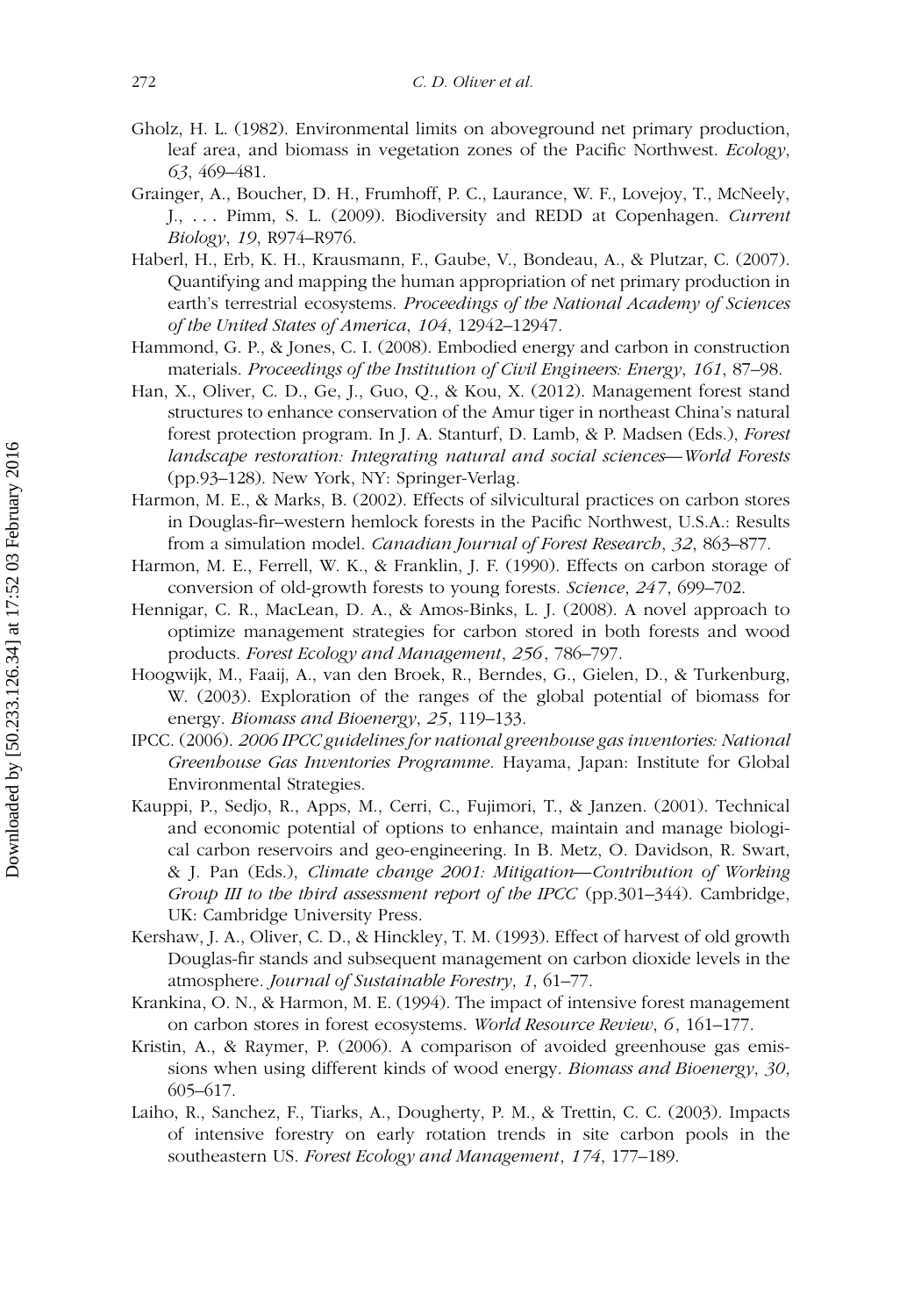- <span id="page-26-13"></span>Lehtikangas, P. (2001). Quality properties of pelletised sawdust, logging residue and bark. *Biomass and Bioenergy*, *20*, 351–360.
- <span id="page-26-10"></span>Lippke, B., & Edmonds, L. (2006). Environmental performance improvement in residential construction: The impacts of products, biofuels, and processes. *Forest Products Journal*, *56*, 58–63.
- Lippke, B., & Edmonds, L. (2009). *Life-cycle assessment of subassemblies evaluated at the component level: Phase II final report, Module I*. Seattle, WA: CORRIM.
- <span id="page-26-1"></span>Lippke, B., Oneil, E., Harrison, R., Skog, K., Gustavsson, L., & Sathre, R. (2011). Life cycle impacts of forest management and wood utilization on carbon mitigation: Knowns and unknowns. *Carbon Management*, *2*, 303–333.
- <span id="page-26-8"></span>Lippke, B., Wilson, J., Perez-Garcia, J., Bowyer, J., & Meil, J. (2004). CORRIM: Life-cycle environmental performance of renewable building materials. *Forest Products Journal*, *54*, 8–19.
- <span id="page-26-11"></span>Lippke, B., Wilson, J., Johnson, L., & Puettmann, M. (2010a). *Life cycle environmental performance of renewable materials in the context of building construction: Phase II research report*. Seattle, WA: CORRIM.
- <span id="page-26-12"></span>Lippke, B., Wilson, J., Meil, J., & Taylor, A. (2010b). Characterizing the importance of carbon stored in wood products. *Wood and Fiber Science*, *42*, 5–14.
- <span id="page-26-5"></span>Luyssaert, S., Inglima, I., Jungs, M., Richardson, A. D., Reichsteins, M., & Papale, D. (2007). CO2 balance of boreal, temperate, and tropical forests derived from a global database. *Global Change Biology*, *13*, 2509–2537.
- <span id="page-26-2"></span>Malmsheimer, R. W., Bowyer, J. L., Fried, J. S., Gee, E., Izlar, R. L., Miner, R. A., *...* Stewart, W. C. (2011). Managing forests because carbon matters: Integrating energy, products, and land management policy. *Journal of Forestry*, *109*(Suppl. 7S), S7–S51.
- <span id="page-26-4"></span>Manley, A., & Richardson, J. (1995). Silviculture and economic benefits of producing wood energy from conventional forestry systems and measures to mitigate negative impacts. *Biomass and Bioenergy*, *9*, 89–105.
- <span id="page-26-6"></span>Marland, G., & Schlamadinger, G. (1997). Forests for carbon sequestration or fossil fuel substitution? A sensitivity analysis. *Biomass and Bioenergy*, *13*, 389–397.
- <span id="page-26-15"></span>McArdle, R. E., Meyer, W. H., & Bruce, D. (1961). *The yield of Douglas-fir in the Pacific Northwest* (Technical Bulletin No. 201). Washington, DC: U.S. Department of Agriculture, Forest Service.
- <span id="page-26-14"></span>McCarter, J. B. (2013). Landscape Management System (Version 2.1) [Computer software]. Retrieved from<http://www.landscapemanagementsystem.org>
- <span id="page-26-0"></span>mgb Architecture + Design. (2012). *The case for tall wood buildings: How mass timber offers a safe, economical, and environmentally friendly alternative for tall building structures*. Vancouver, BC: Author.
- <span id="page-26-9"></span>National Renewable Energy Laboratory. (2009). U.S. Life Cycle Inventory Database. Golden, CO: Author.
- <span id="page-26-7"></span>National Research Council. (1976). *Renewable resources for industrial materials: National Research Council, U.S. Committee on Renewable Resources in Materials (CORRIM)*. Washington, DC: National Academy of Sciences.
- <span id="page-26-3"></span>Nunery, J. S., & Keeton, W. S. (2010). Forest carbon storage in the northeastern United States: Net effects of harvesting frequency, post-harvest retention, and wood products. *Forest Ecology and Management*, *259*, 1363–1375.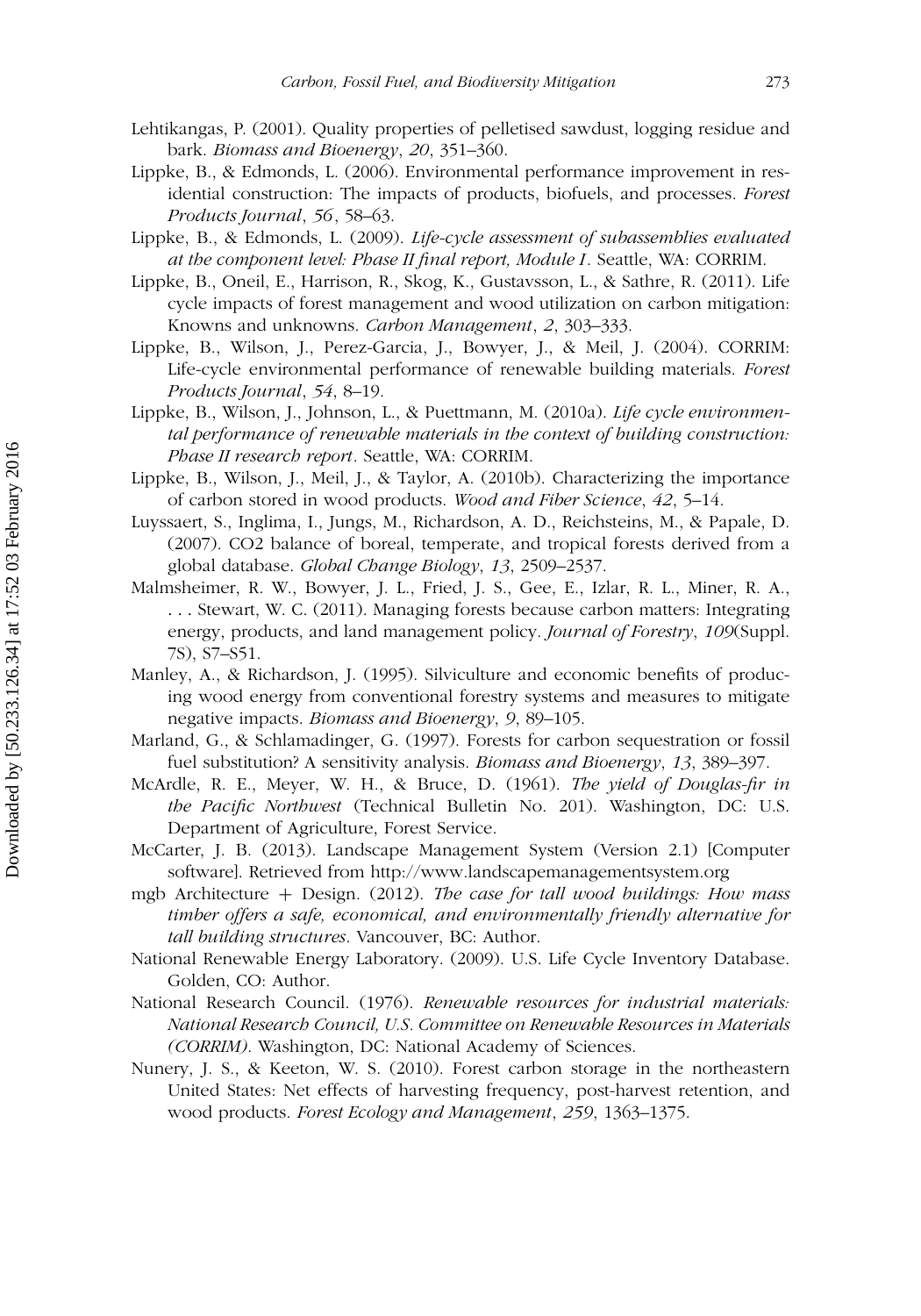- <span id="page-27-3"></span>O'Laughlin, J. (2010). *Accounting for greenhouse gas emissions from wood biomass: Policy analysis group series*. Moscow: University of Idaho, College of Natural Resources.
- <span id="page-27-6"></span>Oliver, C. D. (1992). A landscape approach: Achieving and maintaining biodiversity and economic productivity. *Journal of Forestry*, *90*, 20–25.
- <span id="page-27-4"></span>Oliver, C. D. (2001). Policies and practices: Options for pursuing forest sustainability. *The Forestry Chronicle*, *77*, 49–60.
- <span id="page-27-8"></span>Oliver, C. D., & Deal, R. L. (2007). A working definition of sustainable forestry and means of achieving it at different spatial scales. *Journal of Sustainable Forestry*, *24*, 141–163.
- <span id="page-27-7"></span>Oliver, C. D., & Larson, B. C. (1996). *Forest stand dynamics*. New York, NY: John Wiley.
- <span id="page-27-9"></span>Oliver, C. D., & O'Hara, K. L. (2004). Effects of restoration at the stand level. In J. A. Stanturf & P. Marsden (Eds.), *Restoration of boreal and temperate forests* (pp.31–59). New York, NY: CRC Press.
- <span id="page-27-1"></span>Oliver, C. D., Kershaw, J. A. & Hinckley, T. M. (1991). Effect of harvest of old growth Douglas-fir and subsequent management on carbon dioxide levels in the atmosphere. In *Are Forests the Answer?: Proceedings of the 1990 Society of American Foresters National Convention*. Bethesda, MD: Society of Ameircan Foresters.
- <span id="page-27-15"></span>Oliver, C. D., McCarter, J. B., Ceder, K., Nelson, C. S. & Comnick, J. M. (2009). Simulating landscape change using the Landscape Management System. In J. J.Millspaugh & F. R. Thompson (Eds.), *Models for planning wildlife conservation in large landscapes* (pp.339–366). New York, NY: Elsevier and Academic Press.
- <span id="page-27-10"></span>Oneil, E., & Lippke, B. (2010). Integrating products, emission offsets, and wildfire into carbon assessments of Inland Northwest fires. *Wood and Fiber Science*, *42*, 144–164.
- <span id="page-27-5"></span>Paoli, G. D., Wells, P. L., Meijaard, E., Struebig, M. J., Marshall, A. J., Obidzinski, K., *...* D'Arcy, L. (2010). Biodiversity conservation in the REDD. *Carbon Balance and Management*, *5*, article 7.
- <span id="page-27-14"></span>Perez-Garcia, J., Lippke, B., Briggs, D., Wilson, J. B., Bowyer, J., & Meil, J. (2005a). The environmental performance of renewable building materials in the context of residential construction. *Wood and Fiber Science*, *37*, 3–17.
- <span id="page-27-0"></span>Perez-Garcia, J., Lippke, B., Comnick, J., & Manriquez, C. (2005b). An assessment of carbon pools, storage, and wood products market substitution using life-cycle analysis results. *Wood and Fiber Science*, *37*, 140–148.
- <span id="page-27-13"></span>Perez-Garcia, J. P., Oliver, C. D., & Lippke, B. R. (1997). *How forests help reduce carbon dioxide emissions in the atmosphere: Report to the Subcommittee on Forests and Forest Health of the Committee on Resources, United States House of Representatives*, *July 7, 1997*. Washington, DC: U.S. Printing Office.
- <span id="page-27-2"></span>Petersen, A. K., & Solberg, B. (2002). Greenhouse gas emissions, life-cycle inventory and cost-efficiency of using laminated wood instead of steel construction. Case: Beams at Gardermoen Airport. *Environmental Science & Policy*, *5*, 169–182.
- <span id="page-27-11"></span>Richter, D., Jr., Jenkins, D. H., Karakash, J. T., Knight, J., McCreery, L. R., & Nemestothy, K. P. (2009). Wood energy in America. *Science*, *323*, 1432–1433.
- <span id="page-27-12"></span>Ruddell, S., Sampson, R., Smith, M., Giffen, R., Cathcart, J., Hagan, J., *...* Simpson, R. (2007). The role of sustainably managed forests in climate change mitigation. *Journal of Forestry*, *105*, 314–319.